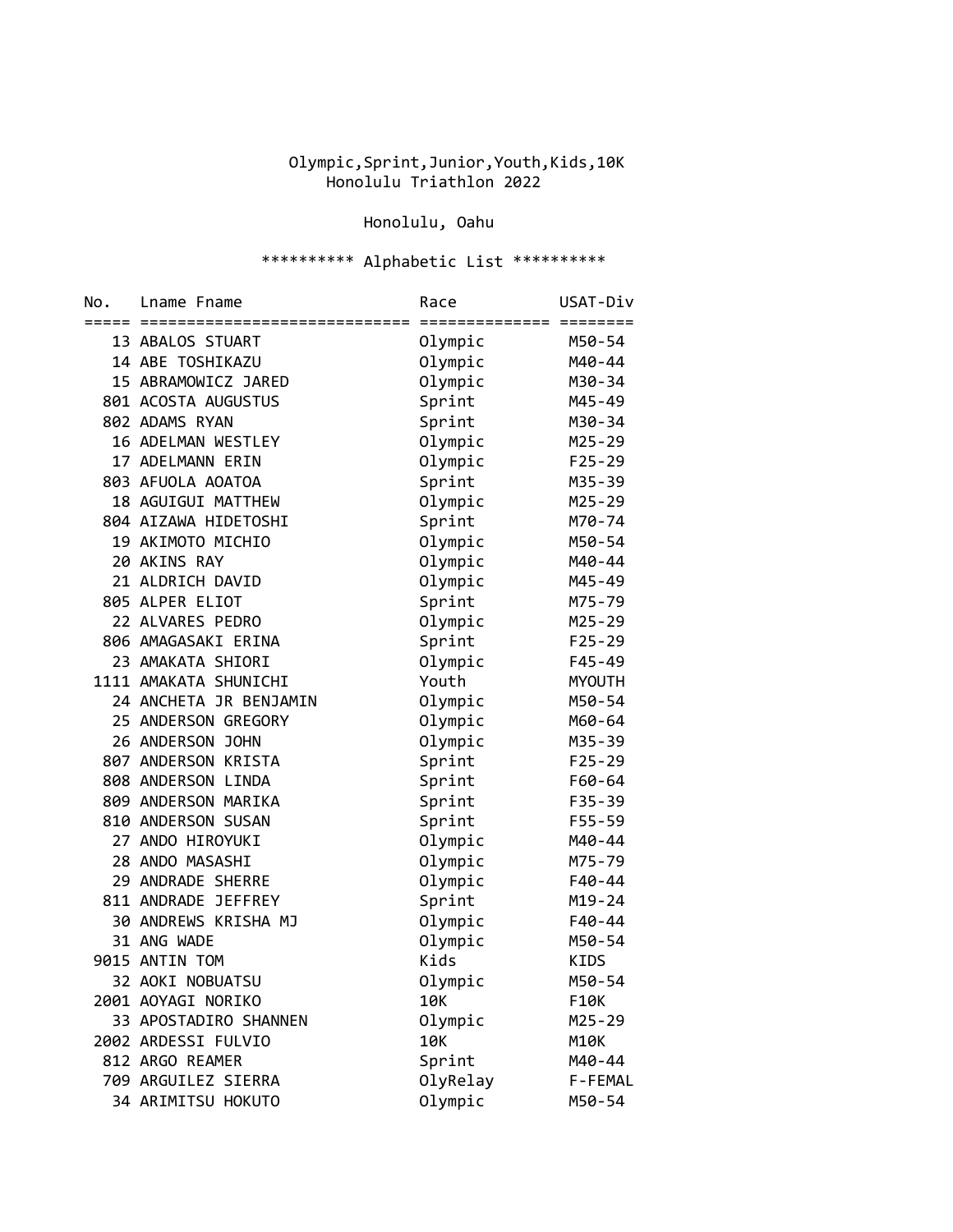| 35 ASAI TAKU          | Olympic | M50-54      |
|-----------------------|---------|-------------|
| 36 ASAKA MIKIKO       | Olympic | $F45 - 49$  |
| 2003 ASARE BENJAMIN   | 10K     | <b>M10K</b> |
| 37 ASATO JAIME        | Olympic | F30-34      |
| 38 ASHIKAWA YASUNARI  | Olympic | M35-39      |
| 39 ASO KAZUYA         | Olympic | M30-34      |
| 813 ATKIN NATHAN      | Sprint  | M25-29      |
| 40 ATSUMI SHUICHIRO   | Olympic | M50-54      |
| 41 ATSUMI YUKIHISA    | Olympic | M45-49      |
| 702 AWAJI SHINGO      | Olympic | M35-39      |
| 42 AYERS JACKSON      | Olympic | $M19 - 24$  |
| 43 BACLAYON KEOKI     | Olympic | M45-49      |
| 814 BADAWI RAMY       | Sprint  | M45-49      |
| 44 BAKER JOSHUA       | Olympic | M30-34      |
| 46 BALASCO ASHLEY     | Olympic | F30-34      |
| 47 BALCH DANIEL       | Olympic | M30-34      |
| 48 BALER JOSHUA       | Olympic | M35-39      |
| 815 BALLEK VERONICA   | Sprint  | F50-54      |
| 49 BARNES ANNIE       | Olympic | $F25 - 29$  |
| 2064 BARR BRIAN       | 10K     | M10K        |
| 50 BAUER JELENA       | Olympic | F30-34      |
| 816 BAUER BRIAN       | Sprint  | M65-69      |
| 817 BEASLEY SAMUEL    | Sprint  | M35-39      |
| 818 BECKER ARWYN      | Sprint  | $F35 - 39$  |
| 51 BECKETT DANIEL     | Olympic | M45-49      |
| 819 BENNETT CHERYL    | Sprint  | F70-74      |
| 1103 BENNETT MARCUS   | Junior  | MJUNIOR     |
| 52 BENSMAN LISAMARIE  | Olympic | F35-39      |
| 820 BENTLEY MICHAEL   | Sprint  | M40-44      |
| 53 BERG MARGARET      | Olympic | F50-54      |
| 54 BERG SEAN          | Olympic | M50-54      |
| 2004 BERGH STEFAN     | 10K     | M10K        |
| 55 BETHEL JACQUELINE  | Olympic | $F35 - 39$  |
| 821 BETTE ERIC        | Sprint  | M30-34      |
| 56 BIRCHFIELD CAROLYN | Olympic | F55-59      |
| 57 BLOCK LAUREN       | Olympic | $F19 - 24$  |
| 822 BOISSE EVAN       | Sprint  | $M25 - 29$  |
| 823 BORJA DAMIEN      | Sprint  | M35-39      |
| 58 BOULAIS OC ANE     | Olympic | $F25 - 29$  |
| 59 BRADBURY MARK      | Olympic | M65-69      |
| 60 BRANDES DANIEL     | Olympic | M75-79      |
| 824 BRANDES LYDIA     | Sprint  | $F65 - 69$  |
| 61 BRATLAND MARC      | Olympic | M50-54      |
| 62 BREUWET JOSEPH     | Olympic | M55-59      |
| 708 BRICE MELVYN      | Olympic | M55-59      |
| 825 BRIGHTON YESHA    | Sprint  | $F45 - 49$  |
| 63 BROW DEREK         | Olympic | M35-39      |
| 64 BROWN CRAIG        | Olympic | M45-49      |
| 65 BROWN MICHAEL      | Olympic | M40-44      |
| 66 BROWN NICHOLAS     | Olympic | M40-44      |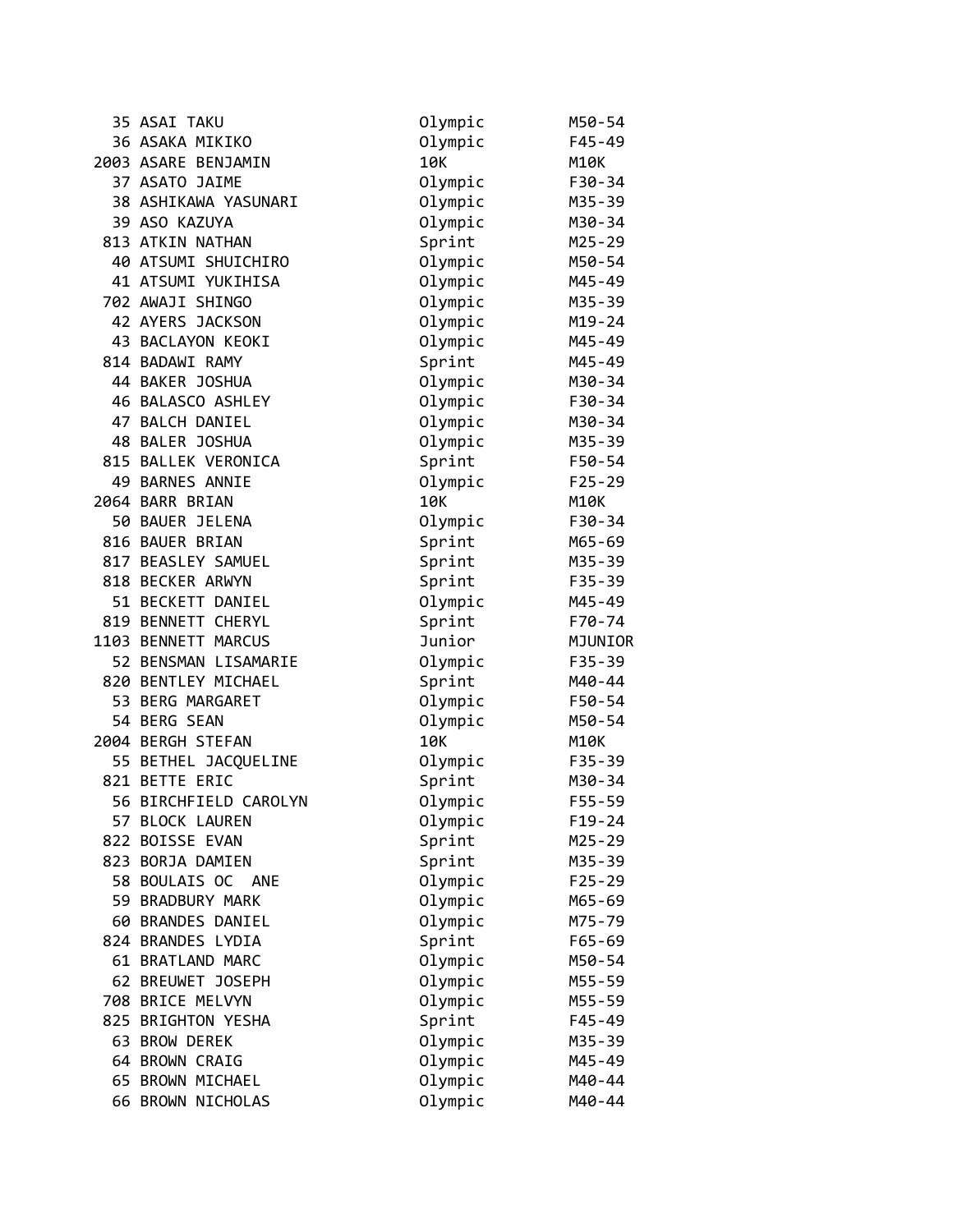| 67 BROWN ZACHARY      | Olympic  | M35-39        |
|-----------------------|----------|---------------|
| 826 BROWNHILL BRIANA  | Sprint   | $F40 - 44$    |
| 9001 BRUNAUGH CECILIA | Kids     | KIDS          |
| 68 BULJUBASIC AZUR    | Olympic  | M35-39        |
| 69 BULLER BRANDON     | Olympic  | M30-34        |
| 70 BURKE RICHARD      | Olympic  | M30-34        |
| 1112 BURKS EMERSON    | Youth    | <b>MYOUTH</b> |
| 71 BURNETT DAVID      | Olympic  | M65-69        |
| 72 BURNETT WILL       | Olympic  | M30-34        |
| 73 BURRIS DAN         | Olympic  | M60-64        |
| 74 BURSEE JULIANNE    | Olympic  | $F25 - 29$    |
| 75 BUTLER BRITTANI    | Olympic  | $F25 - 29$    |
| 76 CADIENTE PAMELA    | Olympic  | F60-64        |
| 77 CAETON CARRIE      | Olympic  | $F45 - 49$    |
| 78 CAIN STEPHEN       | Olympic  | M30-34        |
| 79 CALIO NATHANIEL    | Olympic  | M30-34        |
| 827 CAMPBELL EAMON    | Sprint   | M25-29        |
| 1093 CANEVARI GABRIEL | Junior   | MJUNIOR       |
| 80 CAPRILE MARTIN     | Olympic  | M35-39        |
| 828 CARR BRIAN        | Sprint   | M40-44        |
| 81 CARTER RILEY       | Olympic  | M35-39        |
| 1077 CATALDO KENJI    | SprRelay | X-MIXED       |
| 82 CATCHPOLE ETERNITY | Youth    | <b>FYOUTH</b> |
| 83 CATCHPOLE HEATHER  | Olympic  | F40-44        |
| 1078 CENDANA BONG     | SprRelay | X-MIXED       |
| 829 CENGIA JOSEPH     | Sprint   | M40-44        |
| 84 CHANDLER KELLY     | Olympic  | $F25 - 29$    |
| 85 CHANG CHRISTOPHER  | Olympic  | M30-34        |
| 86 CHAO TIN LUNG      | Olympic  | M55-59        |
| 87 CHARLET ROBERT     | Olympic  | M60-64        |
| 88 CHEREFKO KATIE     | Olympic  | F35-39        |
| 89 CHIBA TAKUYA       | Olympic  | M35-39        |
| 830 CHIN MAYU         | Sprint   | $F35 - 39$    |
| 90 CHING NICHOLAS     | Olympic  | M35-39        |
| 91 CHINN ZACK         | Olympic  | M30-34        |
| 1113 CHOW MILA        | Youth    | <b>FYOUTH</b> |
| 831 CHUK TIFFANY      | Sprint   | $F35 - 39$    |
| 92 CHUN KEAO          | Olympic  | M40-44        |
| 93 CHUN MOE           | Olympic  | F35-39        |
| 832 CHUN MEGAHN       | Sprint   | F35-39        |
| 94 CINTER JO          | Olympic  | F55-59        |
| 95 CLARK JOSHUA       | Olympic  | M30-34        |
| 833 CLARK DAVID       | Sprint   | M35-39        |
| 834 CLARK SCOTT       | Sprint   | M55-59        |
| 96 CLOCK RUSSELL      | Olympic  | M50-54        |
| 835 CLOUSE LUCAS      | Sprint   | M30-34        |
| 2005 CO SAMANTHA      | 10K      | F10K          |
| 836 COHEN ANGELINA    | Sprint   | F50-54        |
| 97 COLE JEFFERY       | Olympic  | M55-59        |
| 837 COLE JEFF         | Sprint   | M55-59        |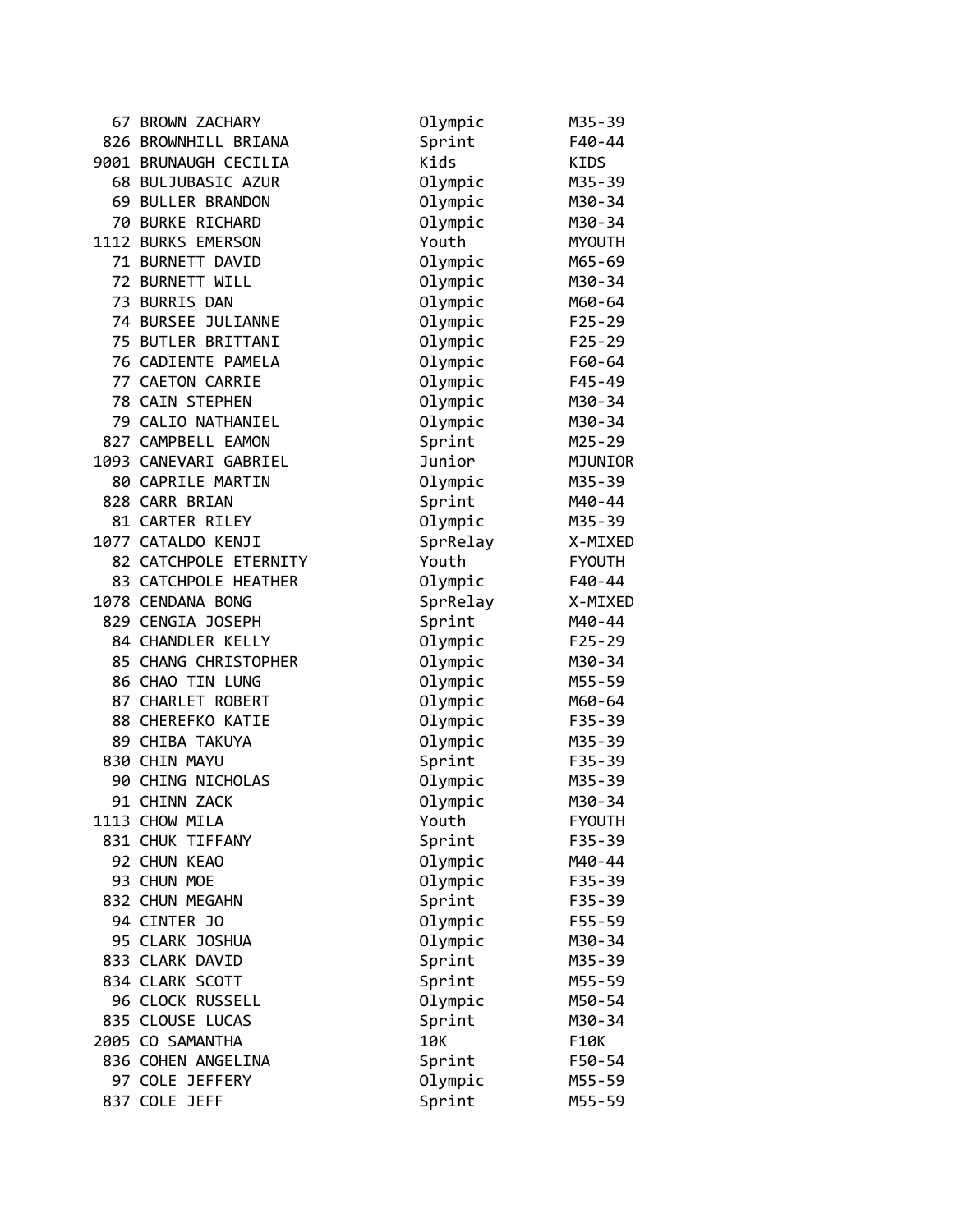| 98 COLEMAN TANNER      | Olympic  | M35-39     |
|------------------------|----------|------------|
| 99 COLLARD ANGELA      | Olympic  | F40-44     |
| 100 COLLARD CYRILLE    | Olympic  | M50-54     |
| 101 COMPTON RANDY      | Olympic  | M35-39     |
| 102 CONDON STEPHEN     | Olympic  | M35-39     |
| 838 CONSIGLIERI LAURIE | Sprint   | F55-59     |
| 839 COOK BEN           | Sprint   | M35-39     |
| 840 COOK DAVID         | Sprint   | M75-79     |
| 103 COOKE MILLIE       | Olympic  | $F65 - 69$ |
| 104 COVENEY DYLAN      | Olympic  | M25-29     |
| 841 CRAWFORD PHILIP    | Sprint   | M75-79     |
| 105 CRIST CLAUDIA      | Olympic  | F50-54     |
| 842 CROFT ERIC         | Sprint   | M55-59     |
| 106 CROWLEY JOSEPH     | Olympic  | M35-39     |
| 843 CROWLEY RICHARD    | Sprint   | M25-29     |
| 844 CRUMLEY SERAH      | Sprint   | $F25 - 29$ |
| 107 CUARESMA ANGELA    | Olympic  | $F35 - 39$ |
| 108 CUARESMA MARIANITO | Olympic  | M45-49     |
| 109 CUEVAS SEBASTIAN   | Olympic  | M25-29     |
| 1092 CUI JIN           | SprRelay | X-MIXED    |
| 110 CURNAN KAWAIHOOLA  | Olympic  | M35-39     |
| 706 CURRAN MAC         | Olympic  | M25-29     |
| 111 DALLMAN BRADLEY    | Olympic  | M25-29     |
| 112 DANAHER LEO        | Olympic  | M40-44     |
| 845 DANIELS VALERIE    | Sprint   | $F25 - 29$ |
| 113 DANURA MASANORI    | Olympic  | M45-49     |
| 846 DANZER JAKE        | Sprint   | $M19 - 24$ |
| 2006 DARBY CARLOS      | 10K      | M10K       |
| 114 DARNELL MATTHEW    | Olympic  | M50-54     |
| 115 DAVIDSON STEVE     | Olympic  | M75-79     |
| 116 DAVIS BRIAN        | Olympic  | M50-54     |
| 117 DAVIS THOMAS       | Olympic  | M40-44     |
| 1114 DAVIS RYAN        | Youth    | MYOUTH     |
| 488 DAY JAMES          | Olympic  | M50-54     |
| 118 DEDLOFF ANGELENE   | Olympic  | $F25 - 29$ |
| 119 DEHARA ATSUKO      | Olympic  | F30-34     |
| 847 DELA CRUZ JOHAN    | Sprint   | M55-59     |
| 120 DELSI ISAIAH       | Olympic  | M45-49     |
| 848 DEMPS TAMEKA       | Sprint   | F30-34     |
| 121 DENMARK EVAN       | Olympic  | M25-29     |
| 849 DESIMONE FRANK     | Sprint   | M60-64     |
| 850 DESIMONE KULANI    | Sprint   | $F19-24$   |
| 122 DEVENEY RAMONA     | Olympic  | F40-44     |
| 123 DICKARD MEGHAN     | Olympic  | M35-39     |
| 124 DIKILATO CHAD      | Olympic  | M35-39     |
| 125 DO KIRSTEN         | Olympic  | $F25 - 29$ |
| 126 DOBSON JAMIE       | Olympic  | $F45 - 49$ |
| 851 DONLEY CHRISTINA   | Sprint   | F40-44     |
| 852 DONLEY DAVID       | Sprint   | M60-64     |
| 127 DORAZIO CORY       | Olympic  | M30-34     |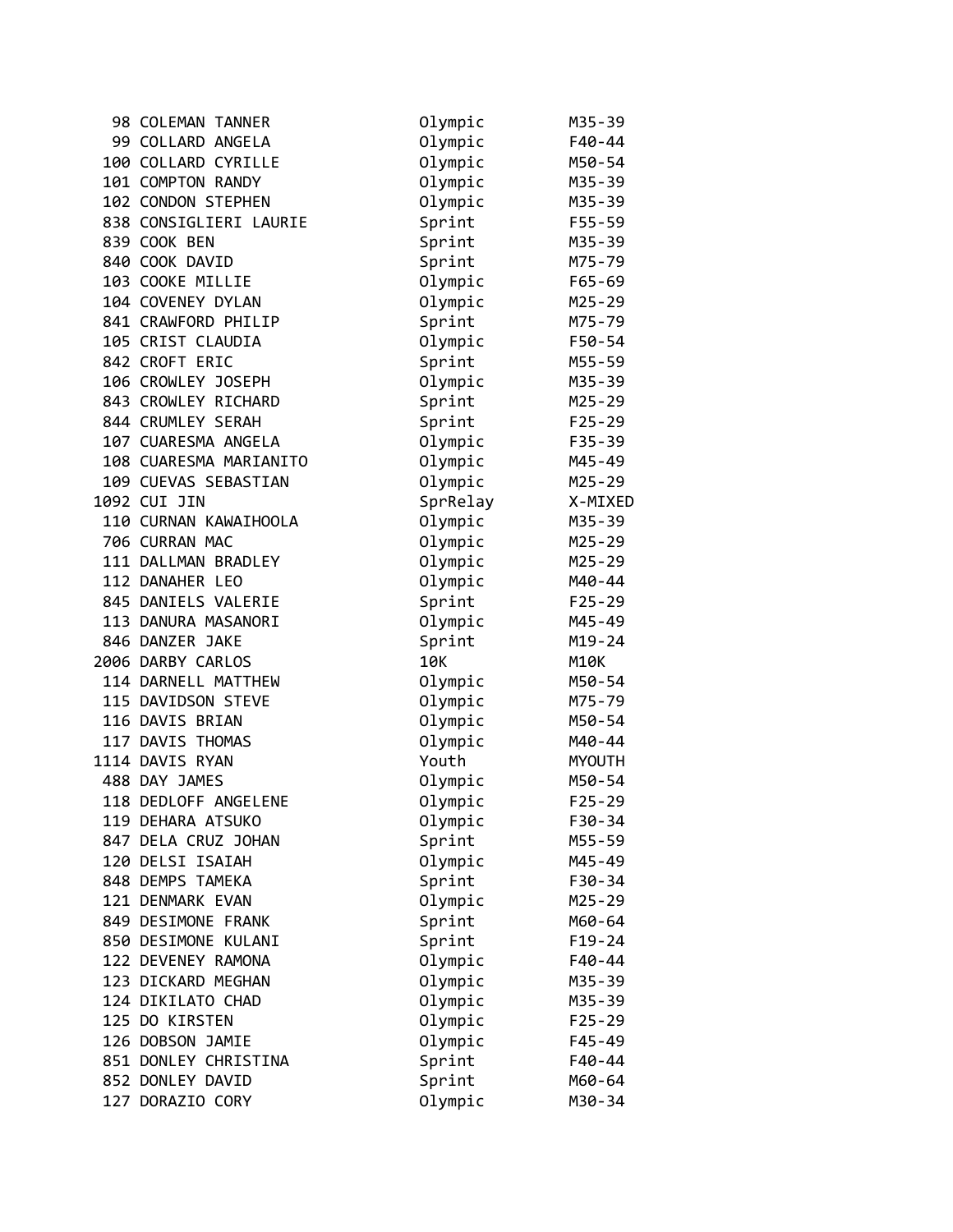| 128 DORSEY STEVE        | Olympic  | M55-59        |
|-------------------------|----------|---------------|
| 129 DRAEGER JUSTIN      | Olympic  | M30-34        |
| 130 DRAZIC CHRISTOPHER  | Olympic  | M35-39        |
| 2007 DREW JOHN          | 10K      | M10K          |
| 853 DUGNAS LINAS        | Sprint   | M30-34        |
| 131 DUKE AARON          | Olympic  | M40-44        |
| 854 DULDULAO STACY      | Sprint   | $F55 - 59$    |
| 132 DUNCAN BETHANY      | Olympic  | $F35 - 39$    |
| 133 DUNN GARY           | Olympic  | M70-74        |
| 134 DVARECKAS ADRIJUS   | Olympic  | M40-44        |
| 855 DYE KLAIRE          | Sprint   | $F35 - 39$    |
| 856 EDWARDS TED         | Sprint   | M35-39        |
| 1 EGUCHI KOUJI          | Olympic  | M45-49        |
| 857 EGUCHI KATSUHIKO    | Sprint   | M45-49        |
| 1115 ELDREDGE MAIKA     | Youth    | <b>MYOUTH</b> |
| 858 EMOND TREVOR        | Sprint   | M25-29        |
| 135 ENDO TAKAHIRO       | Olympic  | M35-39        |
| 136 ENGELS JESSICA      | Olympic  | $F35 - 39$    |
| 137 EOVINO DONALD       | Olympic  | M75-79        |
| 138 EROL LINDSAY        | Olympic  | F30-34        |
| 859 EVANS DANIEL        | Sprint   | M30-34        |
| 139 FAIGE JESSIE        | Olympic  | $F45 - 49$    |
| 140 FAISST STEVEN       | Olympic  | M30-34        |
| 860 FANITZI CHRISTINA   | Sprint   | $F40 - 44$    |
| 861 FEELEY-AUSTIN AMY   | Sprint   | $F35 - 39$    |
|                         |          |               |
| 862 FELDER TROY         | Sprint   | M30-34        |
| 141 FENG JUDY           | Olympic  | $F25 - 29$    |
| 142 FERGUSON LEX        | Olympic  | M35-39        |
| 863 FIELDS CHARLES      | Sprint   | M60-64        |
| 143 FIGUEROA JHORDAN    | Olympic  | M30-34        |
| 864 FILLERUP AMBER      | Sprint   | F30-34        |
| 144 FITZGERALD DENNIS   | Olympic  | M45-49        |
| 145 FITZPATRICK SHEENA  | Olympic  | $F35 - 39$    |
| 865 FITZPATRICK CASEY   | Sprint   | M55-59        |
| 146 FLORES ELIJAH       | Olympic  | M19-24        |
| 147 FLYNN SHANNON       | Olympic  | F40-44        |
| 148 FONG KIM            | Olympic  | F50-54        |
| 149 FONG MARIKO         | Olympic  | $F45 - 49$    |
| 710 FONG NICOLE         | OlyRelay | X-MIXED       |
| 1116 FONG EMMA SANDRA   | Youth    | <b>FYOUTH</b> |
| 150 FORBES DARWIN       | Olympic  | M50-54        |
| 151 FRANCIS GARRY       | Olympic  | M45-49        |
| 866 FREELUND STORI      | Sprint   | $F19-24$      |
| 152 FRENCH DIANE        | Olympic  | F30-34        |
| 153 FREY MICHELLE       | Olympic  | F50-54        |
| 154 FRIEL CARA          | Olympic  | F55-59        |
| 155 FRIEL LEK           | Olympic  | M55-59        |
| 156 FROEDTERT JOHNATHON | Olympic  | M30-34        |
| 157 FUJIOKA KEISUKE     | Olympic  | M40-44        |
| 158 FUJIOKA LANCE       | Olympic  | M40-44        |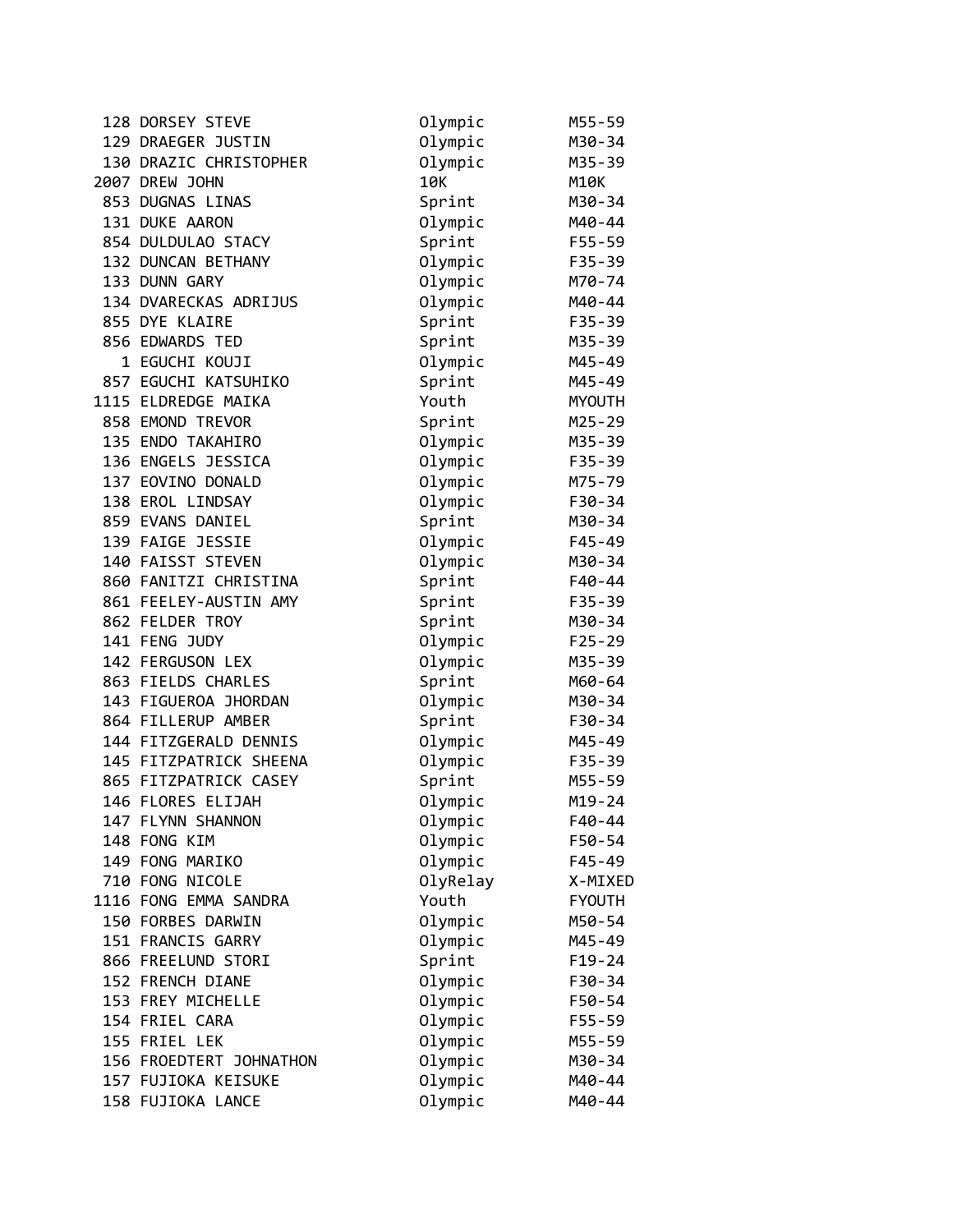| 159 FUJITA KAZUHISA      | Olympic | M50-54         |
|--------------------------|---------|----------------|
| 160 FUJITA MASAMITSU     | Olympic | $F45 - 49$     |
| 161 FUJITANI TOMOHIRO    | Olympic | M45-49         |
| 162 FUKUHARA ANDREA      | Olympic | F30-34         |
| 163 FUKUI KATSUAKI       | Olympic | M35-39         |
| 164 FUKUMURA YASUNORI    | Olympic | M50-54         |
| 165 FUKUSHI TOMOTAKA     | Olympic | M45-49         |
| 1117 FULLICK VERNON      | Youth   | <b>MYOUTH</b>  |
| 166 FUNASAKI KIMBERLY    | Olympic | F50-54         |
| 1094 FUNASAKI SABINA     | Junior  | <b>FJUNIOR</b> |
| 1118 FUNASAKI KEPLER     | Youth   | <b>MYOUTH</b>  |
| 167 FURLONG BEN          | Olympic | M35-39         |
| 168 FURUSAWA KENJIRO     | Olympic | M45-49         |
| 2008 FURUTA MAMI         | 10K     | F10K           |
| 169 FUSHIMI HANA         | Olympic | F30-34         |
| 170 FUTAGUCHI YUZI       | Olympic | M55-59         |
| 171 FUWA AKIHIRO         | Olympic | M45-49         |
| 172 GAFFNEY LORELEI      | Olympic | $F19-24$       |
| 867 GAINEY FLORDELIZA    | Sprint  | F40-44         |
| 173 GALLARDO ALEXANDER   | Olympic | M19-24         |
| 868 GALLARDO SR. RYAN    | Sprint  | M55-59         |
| 869 GAMBLE PAUL          | Sprint  | M45-49         |
| 701 GANNON MICHAEL       | Olympic | M25-29         |
| 174 GARCIA LUCAS         | Olympic | M30-34         |
| 175 GAREY GRACE          | Olympic | F30-34         |
| 176 GARVIN HANNAH        | Olympic | F30-34         |
| 177 GARZA WIPHARAT       | Olympic | F40-44         |
| 178 GAUER ASHLEY         | Olympic | $F35 - 39$     |
| 870 GEREMIAS CARLIN      | Sprint  | F30-34         |
| 871 GHAREGOZLOU SAM      | Sprint  | M30-34         |
| 872 GIANFORTI NICHOLAS   | Sprint  | M45-49         |
| 179 GIBBENS ROBERT       | Olympic | M50-54         |
| 1119 GILLASPIE ELIZABETH | Youth   | <b>FYOUTH</b>  |
| 180 GILLISPIE KEITH      | Olympic | M25-29         |
| 2009 GILLISS CODY        | 10K     | <b>M10K</b>    |
| 181 GIORDANO MATTHEW     | Olympic | M25-29         |
| 873 GOETZ BRIAN          | Sprint  | M19-24         |
| 874 GOFF HEATHER         | Sprint  | $F45 - 49$     |
| 182 GOLDSTEIN GARY       | Olympic | M55-59         |
| 183 GOLDSTEIN MICHELLE   | Olympic | F50-54         |
| 184 GOMES RICARDO        | Olympic | M60-64         |
| 875 GOMES DANIELLE       | Sprint  | F35-39         |
| 185 GONDO TAKAYOSHI      | Olympic | M45-49         |
| 876 GONZALES VICTOR      | Sprint  | M30-34         |
| 186 GOODE JONATHAN       | Olympic | M50-54         |
| 187 GOODING PETER        | Olympic | M35-39         |
| 188 GOTO YASUYUKI        | Olympic | M45-49         |
| 189 GOTO YOSUKE          | Olympic | M40-44         |
| 190 GOTSCH KREG          | Olympic | M50-54         |
| 877 GOULD ANDREW         | Sprint  | M65-69         |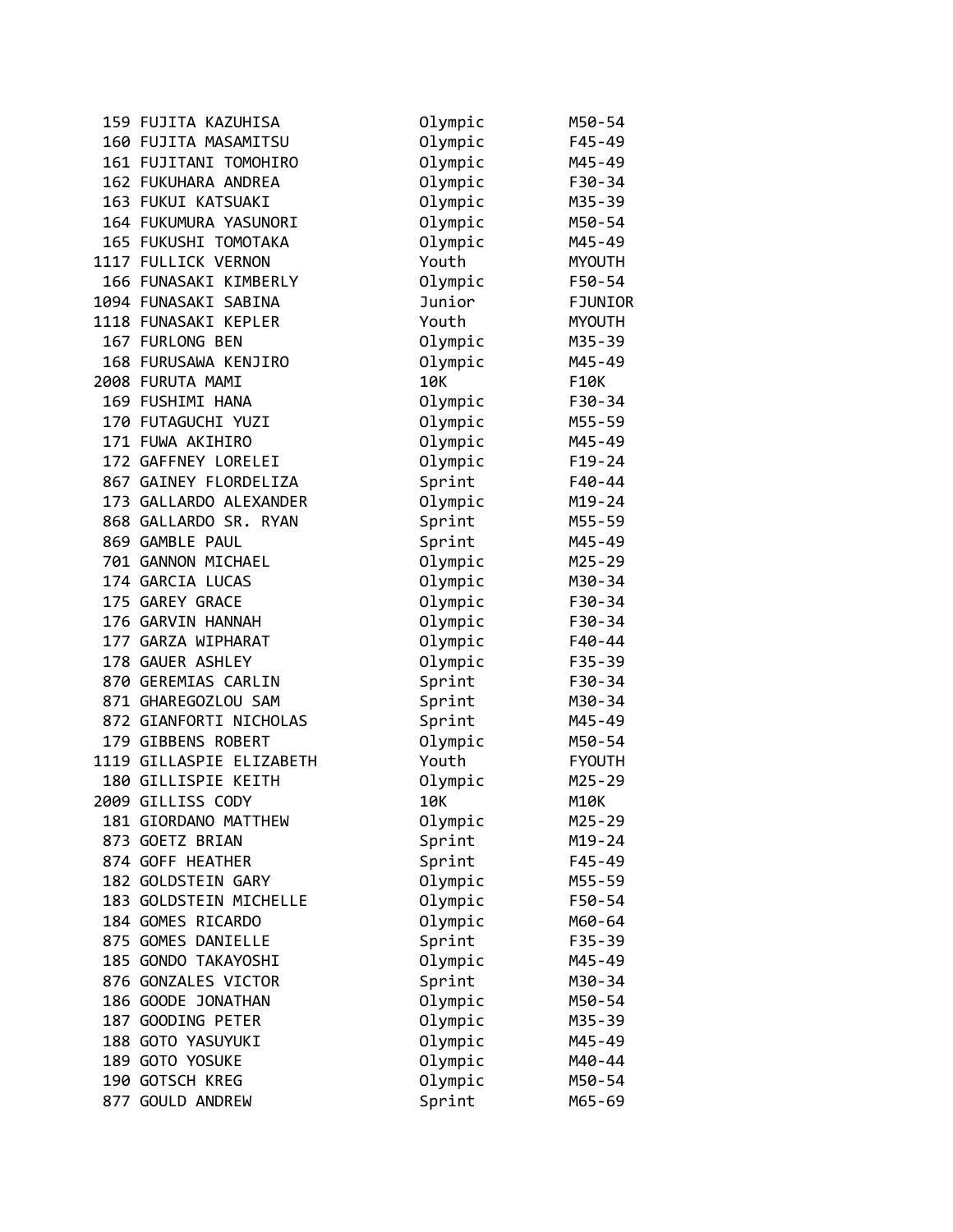| 191 GRAVESEN KATIE      | Olympic  | $F45 - 49$ |
|-------------------------|----------|------------|
| 1120 GRAVESEN MADDEN    | Youth    | MYOUTH     |
| 192 GRIES JOSHUA        | Olympic  | M30-34     |
| 193 GROVES JINNY        | Olympic  | F45-49     |
| 194 GUENTHER BRYAN      | Olympic  | M55-59     |
| 195 GUERIN KAINOA       | Olympic  | M35-39     |
| 196 GUERIN TOM          | Olympic  | M65-69     |
| 197 GUO ANTHONY         | Olympic  | $M25 - 29$ |
| 878 GUO MINGZHOU        | Sprint   | $M25 - 29$ |
| 198 HA LISA             | Olympic  | $F35 - 39$ |
| 199 HACHISU MASAHIRO    | Olympic  | M45-49     |
| 200 HAFFNER CROSBY      | Olympic  | M45-49     |
| 201 HAGERMAN JIM        | Olympic  | M60-64     |
| 202 HAIA DEVON          | Olympic  | F30-34     |
| 879 HALL BRIAN          | Sprint   | M40-44     |
| 880 HALL JEFFREY        | Sprint   | M55-59     |
| 203 HALLENBECK JENNIFER | Olympic  | F30-34     |
| 204 HALLIDAY THERESA    | Olympic  | F45-49     |
| 205 HAMAGUCHI KEI       | Olympic  | M35-39     |
| 206 HANAKI SATOSHI      | Olympic  | M45-49     |
| 207 HANNMANN WILLIAM    | Olympic  | M60-64     |
| 2010 HANSEN BEN         | 10K      | M10K       |
| 2011 HANSEN SAWOUL      | 10K      | F10K       |
| 2012 HANSEN SCOTT       | 10K      | M10K       |
| 208 HARA KUNIO          | Olympic  | M45-49     |
| 881 HARRELL BRADY       | Sprint   | M25-29     |
| 882 HARRELL MATHEW      | Sprint   | M30-34     |
| 883 HARRELL SANDY       | Sprint   | $F25 - 29$ |
| 209 HARRIS LAURA        | Olympic  | F60-64     |
| 1079 HARRIS SARA        | SprRelay | X-MIXED    |
| 884 HART THEODORE       | Sprint   | M25-29     |
| 885 HARUYAMA KAZUSHI    | Sprint   | M50-54     |
| 210 HASEGAWA YASUNOBU   | Olympic  | M55-59     |
| 211 HASENKAMP ERIC      | Olympic  | M30-34     |
| 212 HASHIMOTO KEA       | Olympic  | M35-39     |
| 213 HASHIMOTO MASAHARU  | Olympic  | M60-64     |
| 214 HASHIMOTO YOSHIO    | Olympic  | M55-59     |
| 886 HASHIMOTO AIKO      | Sprint   | $F45 - 49$ |
| 215 HATAKEYAMA SHOJI    | Olympic  | M45-49     |
| 216 HAUPERT BRITTNEY    | Olympic  | F30-34     |
| 217 HAYAKAWA HITOSHI    | Olympic  | M50-54     |
| 218 HAYAKAWA KAN        | Olympic  | $F45 - 49$ |
| 219 HAYAMI HIROYUKI     | Olympic  | M70-74     |
| 220 HAYASHI KYLE        | Olympic  | M35-39     |
| 221 HAYASHI SHINTARO    | Olympic  | M35-39     |
| 887 HAYASHI AKITOSHI    | Sprint   | M45-49     |
| 222 HAYASHIDA MASAFUMI  | Olympic  | M50-54     |
| 888 HEARL KATIE         | Sprint   | F30-34     |
| 223 HELMEYER KAREN      | Olympic  | F60-64     |
| 224 HENRY MICHAEL       | Olympic  | M55-59     |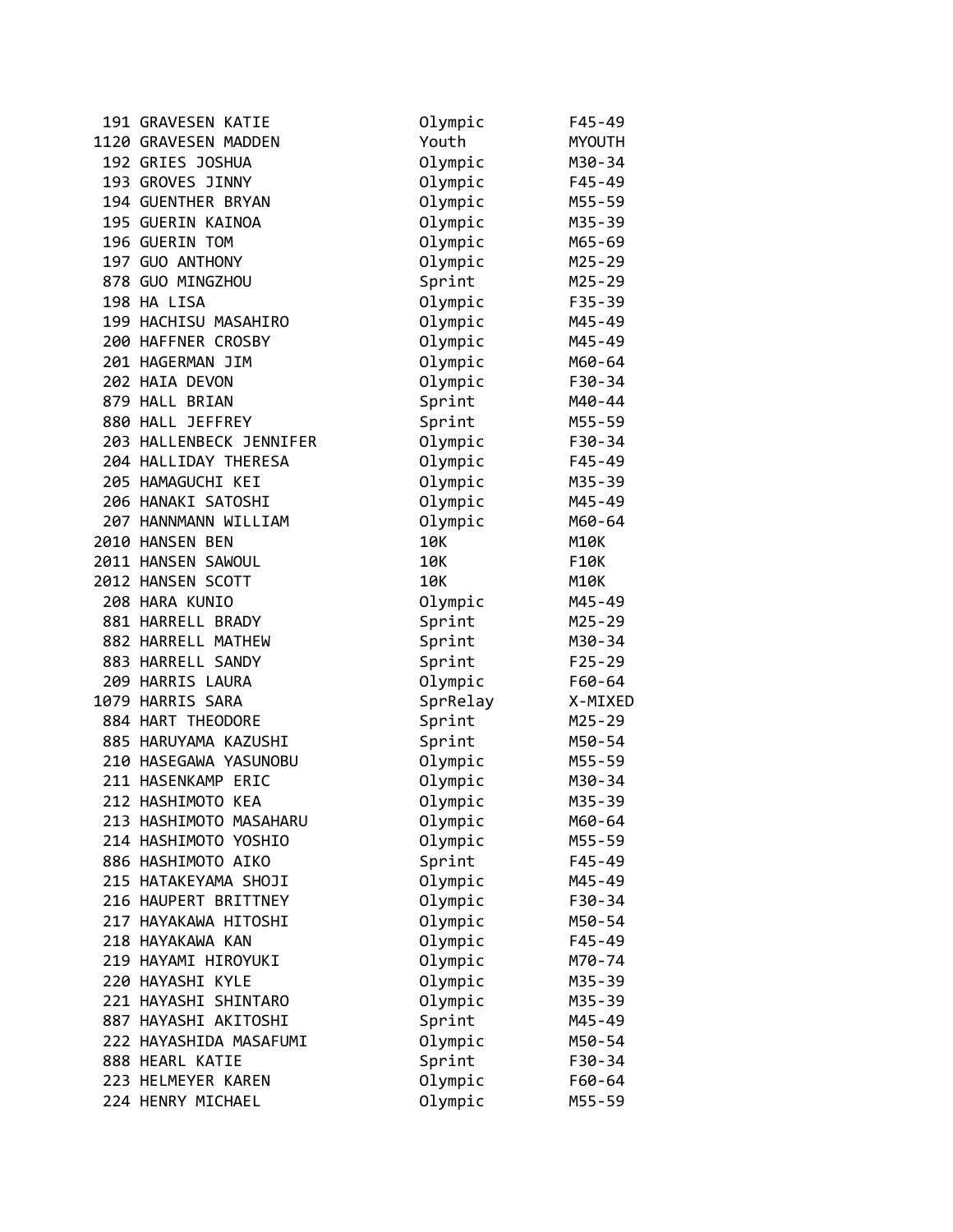| 225 HEPNER JOHANN     | Olympic  | M40-44        |
|-----------------------|----------|---------------|
| 889 HEPNER CAROL      | Sprint   | $F35 - 39$    |
| 9002 HEPNER MADELYN   | Kids     | KIDS          |
| 890 HERMOSURA SID     | Sprint   | M40-44        |
| 226 HIEBER STEPHANIE  | Olympic  | $F35 - 39$    |
| 227 HIGASHI LORI      | Olympic  | F30-34        |
| 891 HIJIRIDA DAVID    | Sprint   | M50-54        |
| 228 HILL ANTHONY      | Olympic  | M30-34        |
| 229 HIRAI KANAE       | Olympic  | F30-34        |
| 230 HIRAI KUNIAKI     | Olympic  | M35-39        |
| 231 HIRAIZUMI DAI     | Olympic  | M40-44        |
| 232 HIRAKI YASUTAKA   | Olympic  | M40-44        |
| 233 HIRATA SAYAKA     | Olympic  | $F35 - 39$    |
| 234 HIROSE SHUEI      | Olympic  | M40-44        |
| 2013 HIROSE RUMIKO    | 10K      | F10K          |
| 235 HISAOKA TAKUJI    | Olympic  | M45-49        |
| 236 HISAOKA TAKUJI    | Olympic  | M45-49        |
| 237 HOCHI KAZUYA      | Olympic  | M45-49        |
| 892 HODDE LAUREN      | Sprint   | $F35 - 39$    |
| 238 HOFFMAN MARGARET  | Olympic  | $F35 - 39$    |
| 1095 HOGNESS ISABELLE | Junior   | FJUNIOR       |
| 2014 HOJI KEIKO       | 10K      | F10K          |
| 239 HOJO TOMO         | Olympic  | M35-39        |
| 240 HOLZHAUER ALYSON  | Olympic  | F30-34        |
| 5 HONDA NAOYUKI       | Olympic  | M50-54        |
| 8 HONDA YUMIKO        | Olympic  | F55-59        |
| 893 HONGO TATSUYA     | Sprint   | M70-74        |
| 711 HONJYOU EIITIROU  | OlyRelay | M-MALE        |
| 241 HOPE JUSTINE      | Olympic  | F30-34        |
| 242 HORI KAZUTOMO     | Olympic  | M55-59        |
| 243 HORIGUCHI YUKARI  | Olympic  | F55-59        |
| 244 HORTON ASHLICHIHO | Olympic  | $F25 - 29$    |
| 245 HOSHI RYOSUKE     | Olympic  | M30-34        |
| 246 HOSOZAWA SHINTARO | Olympic  | M40-44        |
| 247 HOUSEHOLDER SKY   | Olympic  | F55-59        |
| 248 HOUSEMAN JACOB    | Olympic  | M45-49        |
| 249 HOWARD TREVOR     | Olympic  | M30-34        |
| 894 HOWARD PETER      | Sprint   | M30-34        |
| 250 HOYER BRETT       | Olympic  | M35-39        |
| 895 HURFORD J. JUSTIN | Sprint   | M45-49        |
| 896 HURFORD JERRY     | Sprint   | M45-49        |
| 897 HYNES CONNOR      | Sprint   | $M19 - 24$    |
| 251 ICHIKAWA HIDEYUKI | Olympic  | M50-54        |
| 2015 ICHIKAWA MEGUMI  | 10K      | F10K          |
| 252 ICHIMURA SHUN     | Olympic  | M35-39        |
| 1121 ICHIMURA RIRIKA  | Youth    | <b>FYOUTH</b> |
| 253 IDO TAKESHI       | Olympic  | M50-54        |
| 254 IGNACIO EDWARD    | Olympic  | M45-49        |
| 255 IHLE KEVIN        | Olympic  | M45-49        |
| 2016 IIDA SHIGERU     | 10K      | M10K          |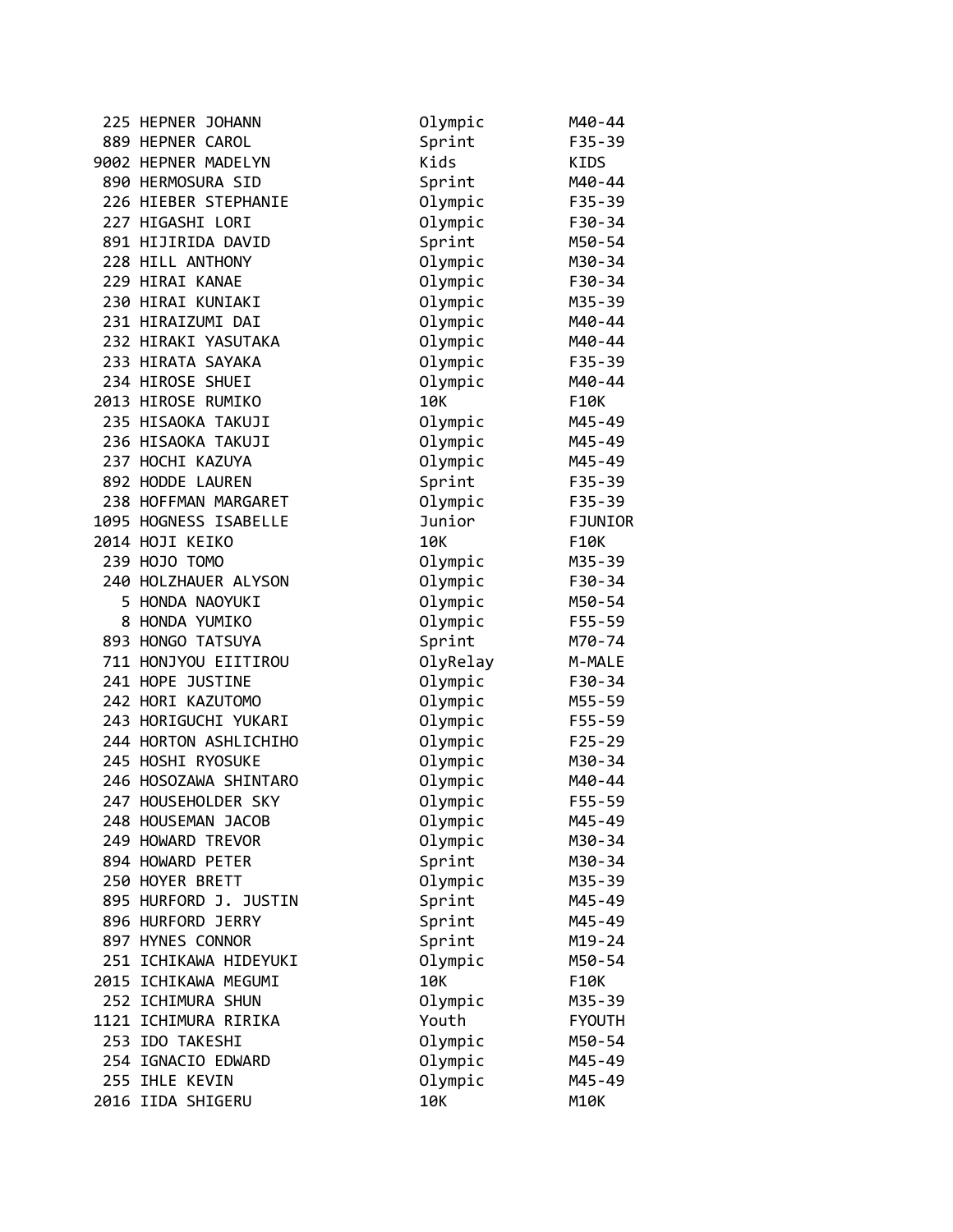| 256 IIZUKA KATSUYA     | Olympic | M40-44        |
|------------------------|---------|---------------|
| 2017 IKEDA KAYOKO      | 10K     | <b>M10K</b>   |
| 257 IKEGAMI KENJI      | Olympic | M55-59        |
| 258 IMAI MASATOSHI     | Olympic | M55-59        |
| 259 IMONEN BROCK       | Olympic | M19-24        |
| 12 INADA HIROMU        | Olympic | M90-94        |
| 2018 INATANI ATSUKO    | 10K     | F10K          |
| 260 ING ARNOLD         | Olympic | M65-69        |
| 4 INOUE HIDEAKI        | Olympic | M55-59        |
| 7 INOUE EMIKO          | Olympic | $F19-24$      |
| 705 INOUYE DOUGLAS     | Olympic | M60-64        |
| 898 IRVIN ANDREW       | Sprint  | M35-39        |
| 261 ISHIHARA MAI       | Olympic | $F25 - 29$    |
| 262 ISHIHARA SHINGO    | Olympic | M35-39        |
| 263 ISHIHARA TETSUYA   | Olympic | M40-44        |
| 264 ISHII MAKOTO       | Olympic | M45-49        |
| 265 ISHII RIE          | Olympic | $F45 - 49$    |
| 266 ISHII TAKEHIRO     | Olympic | M35-39        |
| 267 ISHII YOSHIHISA    | Olympic | M40-44        |
| 268 ISHIKAWA TAKUTO    | Olympic | M40-44        |
| 269 ISOYA YUKIHARU     | Olympic | M40-44        |
| 270 ITO HIROSHI        | Olympic | M60-64        |
| 271 IWAI DAISUKE       | Olympic | M40-44        |
| 272 IWAI DAISUKE       | Olympic | M40-44        |
| 273 IWAI DAISUKE       | Olympic | M40-44        |
| 274 IWAKABE YASUO      | Olympic | M45-49        |
| 275 IWAMOTO TAISEI     | Olympic | M25-29        |
| 276 IWASAKI MOTOZO     | Olympic | M55-59        |
| 2019 IWATA CHIAKI      | 10K     | F10K          |
| 899 JACINTO CASSIE-ANN | Sprint  | $F35 - 39$    |
| 277 JACKSON AUSTIN     | Olympic | M45-49        |
| 900 JACKSON JONAH      | Junior  | MJUNIOR       |
| 901 JACKSON WILLIAM    | Sprint  | M45-49        |
| 902 JARAMILLO TAMMY    | Sprint  | F45-49        |
| 903 JERRELL HEATHER    | Sprint  | $F40 - 44$    |
| 278 JIMENEZ PEDRO      | Olympic | M45-49        |
| 1122 JOCA AMELIA       | Youth   | <b>FYOUTH</b> |
| 904 JOHNSON DAVID      | Sprint  | M45-49        |
| 905 JOHNSON EDDIE      | Sprint  | M55-59        |
| 906 JOHNSON MICHAEL    | Sprint  | M70-74        |
| 907 JOHNSTON JENNIFER  | Sprint  | F35-39        |
| 279 JONES ANDREW       | Olympic | M25-29        |
| 908 JONES JASON        | Sprint  | M40-44        |
| 9003 JONES JASON       | Kids    | KIDS          |
| 9014 JONES JASON       | Kids    | KIDS          |
| 280 JOVANOVIC ANDJELA  | Olympic | $F25 - 29$    |
| 2020 JOVELLANOS MARVIN | 10K     | M10K          |
| 281 JOYCE PAUL         | Olympic | M50-54        |
| 1123 JOYNER TRE        | Youth   | <b>MYOUTH</b> |
| 909 KAETSU MARK        | Sprint  | M35-39        |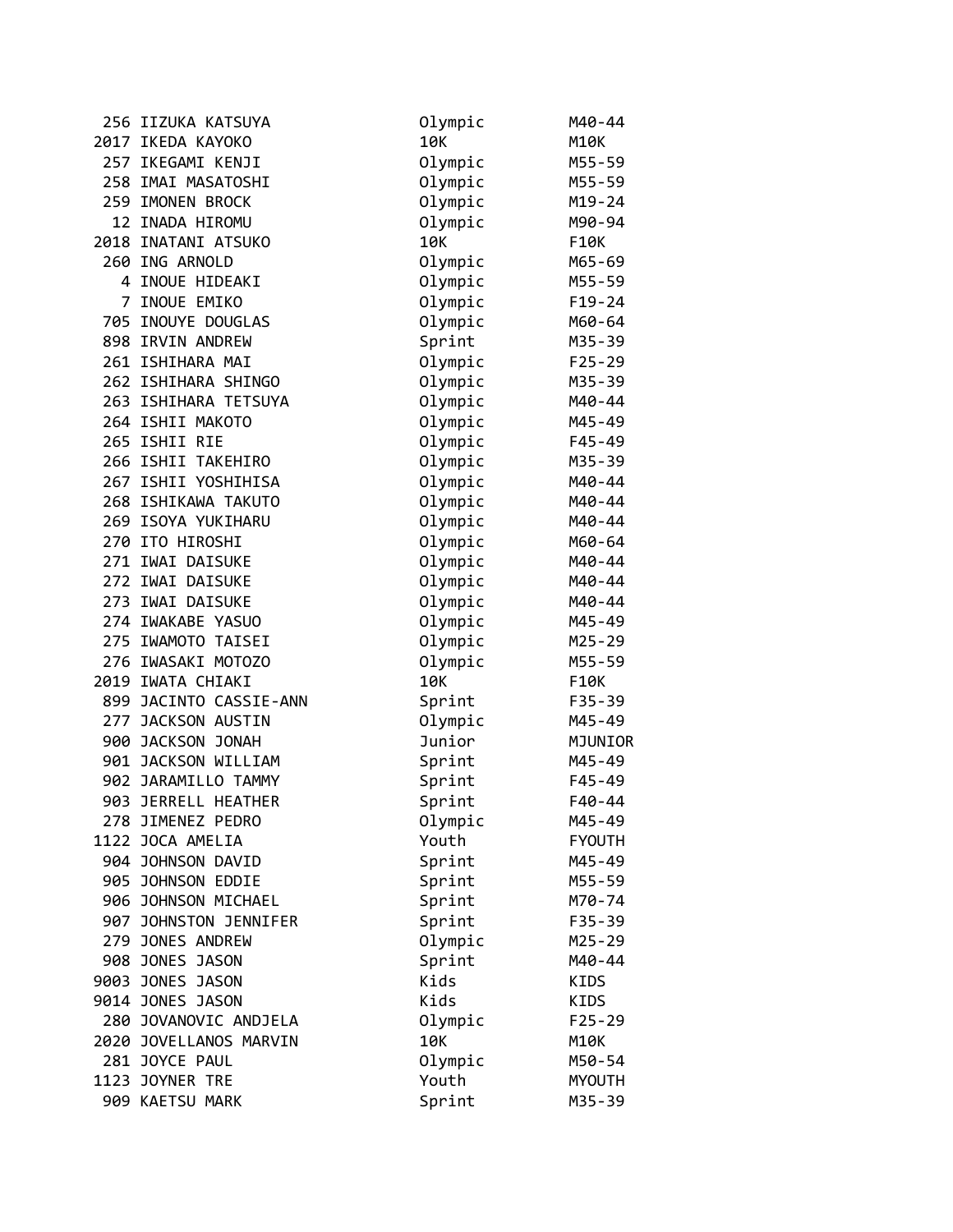| 282 KAI SHUNSUKE            | Olympic  | M50-54      |
|-----------------------------|----------|-------------|
| 283 KAJITA ATSUSHI          | Olympic  | M60-64      |
| 284 KAKIMOTO YOSHIYUKI      | Olympic  | M40-44      |
| 910 KAKINUMA TAKAHIRO       | Sprint   | M45-49      |
| 285 KAMADA TOSHIE           | Olympic  | F35-39      |
| 286 KAMBE AKIRA             | Olympic  | M40-44      |
| 287 KANEMURA YASUMASA       | Olympic  | M45-49      |
| 288 KANG CHANGSUNG          | Olympic  | M45-49      |
| 289 KARAKAWA RYUICHI        | Olympic  | M30-34      |
| 9004 KARMON KALANIT         | Kids     | <b>KIDS</b> |
| 911 KASDIN RACHEL           | Sprint   | $F25 - 29$  |
| 290 KATO DERICK             | Olympic  | M50-54      |
| 291 KATO YUJI               | Olympic  | M55-59      |
| 912 KATO ALAN               | Sprint   | M55-59      |
| 292 KATSUDA MOTOKI          | Olympic  | $M19 - 24$  |
| 913 KATSUDA SHIGEKI         | Sprint   | M55-59      |
| 293 KATSUMI YOAHIKI         | Olympic  | M45-49      |
| 2021 KAWABATA KIYO          | 10K      | F10K        |
| 294 KAWAI MASAHIKO          | Olympic  | M55-59      |
| 295 KAWANE YU               | Olympic  | M35-39      |
| 296 KAWANISHI SATOMI        | Olympic  | $F55 - 59$  |
| 297 KAWANO HIROKI           | Olympic  | M35-39      |
| 298 KAWASAKI KEIICHI        | Olympic  | M50-54      |
| 299 KAWAUCHI TAKUYA         | Olympic  | M50-54      |
| 914 KELLY CIDNEY            | Sprint   | $F25 - 29$  |
| 915 KELLY JERAE             | Sprint   | F30-34      |
| 300 KELTOS G. MICHAEL       | Olympic  | M65-69      |
| 301 KEMPE KIRSTEN           | Olympic  | F55-59      |
| 302 KERN-RUESINK NATHAN     | Olympic  | M40-44      |
| 303 KERSCH TOM              | Olympic  | M65-69      |
| 304 KIDA TETSUJI            | Olympic  | M45-49      |
| 305 KIDO KEITA              | Olympic  | M35-39      |
| 306 KILLAM CARLY            | Olympic  | $F35 - 39$  |
| 307 KIM CHRISTINE           | Olympic  | F30-34      |
| 916 KIM KEHAULANI           | Sprint   | F30-34      |
| 1080 KIM LIANA              | SprRelay | X-MIXED     |
| 308 KINANE-WELLS YVONNE     | Olympic  | F65-69      |
| 309 KING BROOKS             | Olympic  | M40-44      |
| 310 KING BRYAN              | Olympic  | M50-54      |
| 311 KINNEE DONALD           | Olympic  | M35-39      |
| 2022 KINOSHITA CHITOMI      | 10K      | F10K        |
| 312 KITADA YOSHIKATSU       | Olympic  | M45-49      |
| 2 KITAMI HISASHI            | Olympic  | M55-59      |
| 313 KITAMURA TAKAAKI        | Olympic  | M45-49      |
| 314 KITAMURA YOSHIAKI       | Olympic  | M45-49      |
| 315 KITO NAOKO              | Olympic  | $F45 - 49$  |
| 316 KIUCHI HIROYUKI         | Olympic  | M50-54      |
| 317 KIVISTO CAROLINE        | Olympic  | $F25 - 29$  |
| 318 KIZUKI KOHEI            | Olympic  | M40-44      |
| 2023 KLEINEHELLEFORT ANDREA | 10K      | F10K        |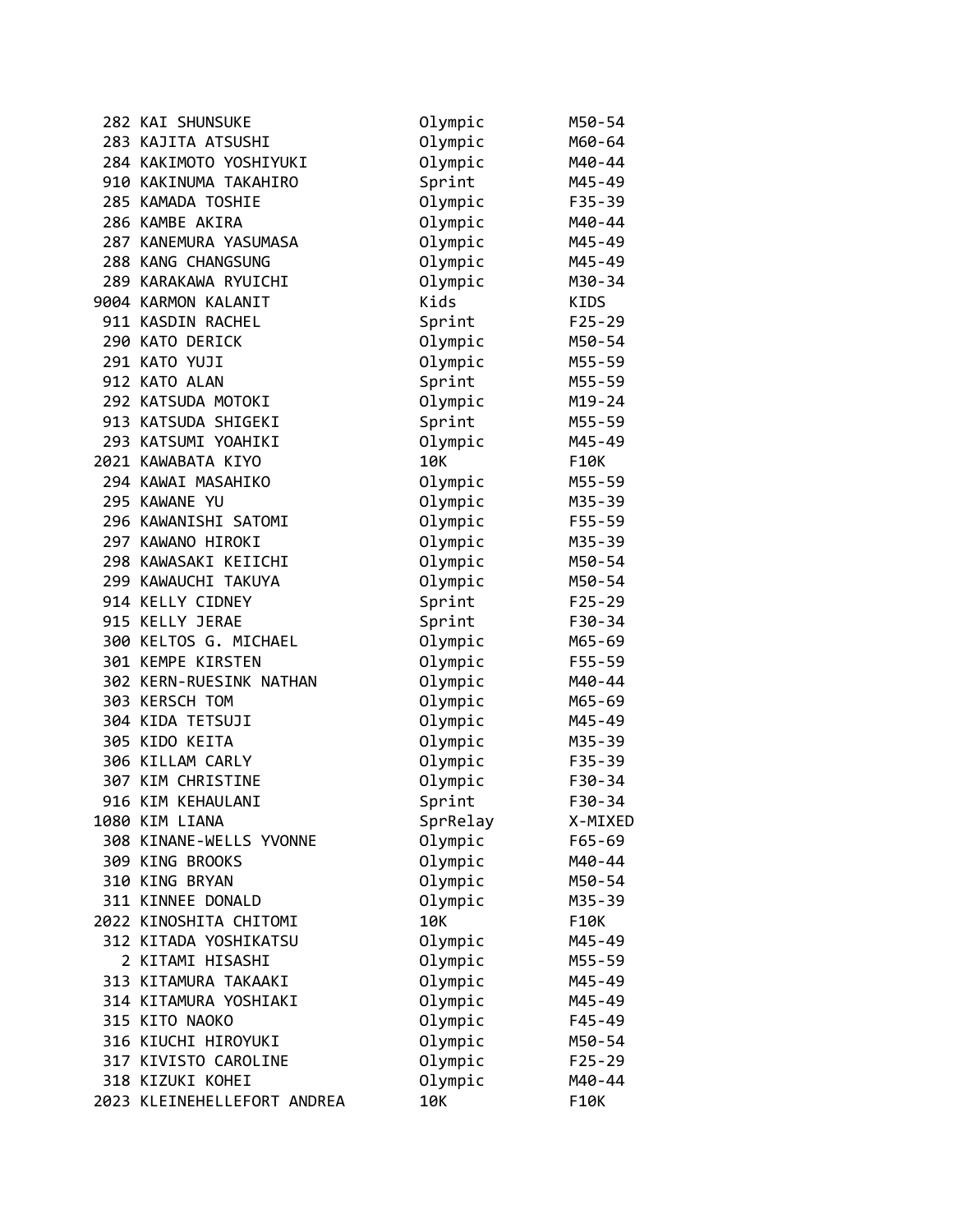| 319 KNAPIK JAMES          | Olympic | M55-59        |
|---------------------------|---------|---------------|
| 320 KNAPP DUSTIN          | Olympic | M35-39        |
| 11 KOBAYASHI MASAHARU     | Olympic | M55-59        |
| 321 KOBAYASHI HAJIME      | Olympic | M40-44        |
| 322 KOJI NAKAMURA         | Olympic | M50-54        |
| 323 KOJIMA CHIYO          | Olympic | M40-44        |
| 2024 KOMINAMI TAKAHIKO    | 10K     | M10K          |
| 324 KONG RUSSELL          | Olympic | M60-64        |
| 325 KOTANI RYOTA          | Olympic | M35-39        |
| 326 KOTANI SHOICHI        | Olympic | M35-39        |
| 327 KOTAS TONY            | Olympic | M50-54        |
| 328 KOYAMA TATSUYA        | Olympic | M60-64        |
| 329 KOZURU KIYOFUMI       | Olympic | M35-39        |
| 330 KRAHE DAVID           | Olympic | M70-74        |
| 331 KRAHE LOUIS           | Olympic | M30-34        |
| 917 KRANZ ROBERT          | Sprint  | M75-79        |
| 332 KRUTSINGER AUSTYN     | Olympic | M35-39        |
| 918 KRYL CAITLIN          | Sprint  | $F25 - 29$    |
| 919 KRYL JOHN             | Sprint  | M30-34        |
| 333 KUBO AKIHIKO          | Olympic | M60-64        |
| 334 KUDAISHI KIMBERLEY    | Olympic | F40-44        |
| 920 KUNKLE ANTHONY        | Sprint  | M50-54        |
| 921 KUNKLE BRYAN          | Sprint  | M55-59        |
| 335 KURAMOTO JIRO         | Olympic | M45-49        |
| 336 KURODA AIMI           | Olympic | F40-44        |
| 337 KWOK WAI KUK          | Olympic | M30-34        |
| 338 KWON RON              | Olympic | M40-44        |
| 922 KYFFIN CASSIE         | Sprint  | F35-39        |
| 923 LALLIER JENNIFER      | Sprint  | F45-49        |
| 924 LALONDE MONIQUE       | Sprint  | $F45 - 49$    |
| 339 LANDBERG BRIAN        | Olympic | M50-54        |
| 2025 LANE BRETT           | 10K     | M10K          |
| 925 LARKINS MAYUKO        | Sprint  | F40-44        |
| 926 LARRANAGA-DORMAN SEAN | Sprint  | M30-34        |
| 927 LARRY JORDAN          | Sprint  | M30-34        |
| 340 LARSON WILLIAM        | Olympic | $M25 - 29$    |
| 2026 LAVOIE JAYME         | 10K     | F10K          |
| 341 LAW BRENDAN           | Olympic | M35-39        |
| 928 LAZARO NUNEZ ALVARO   | Sprint  | M30-34        |
| 342 LEA TIA               | Olympic | F35-39        |
| 343 LEE KEN               | Olympic | M55-59        |
| 344 LEE SHELBY            | Olympic | M25-29        |
| 929 LEE JORDAN            | Sprint  | M35-39        |
| 1124 LEE REINA            | Youth   | <b>FYOUTH</b> |
| 345 LEFFLER BRYAN         | Olympic | M30-34        |
| 346 LEMES MANDY           | Olympic | F45-49        |
| 347 LEON TED              | Olympic | M60-64        |
| 930 LEON-GUERRERO SHAWN   | Sprint  | M35-39        |
| 348 LEOS CHRISTINA        | Olympic | F35-39        |
| 931 LETH SOREN            | Sprint  | M30-34        |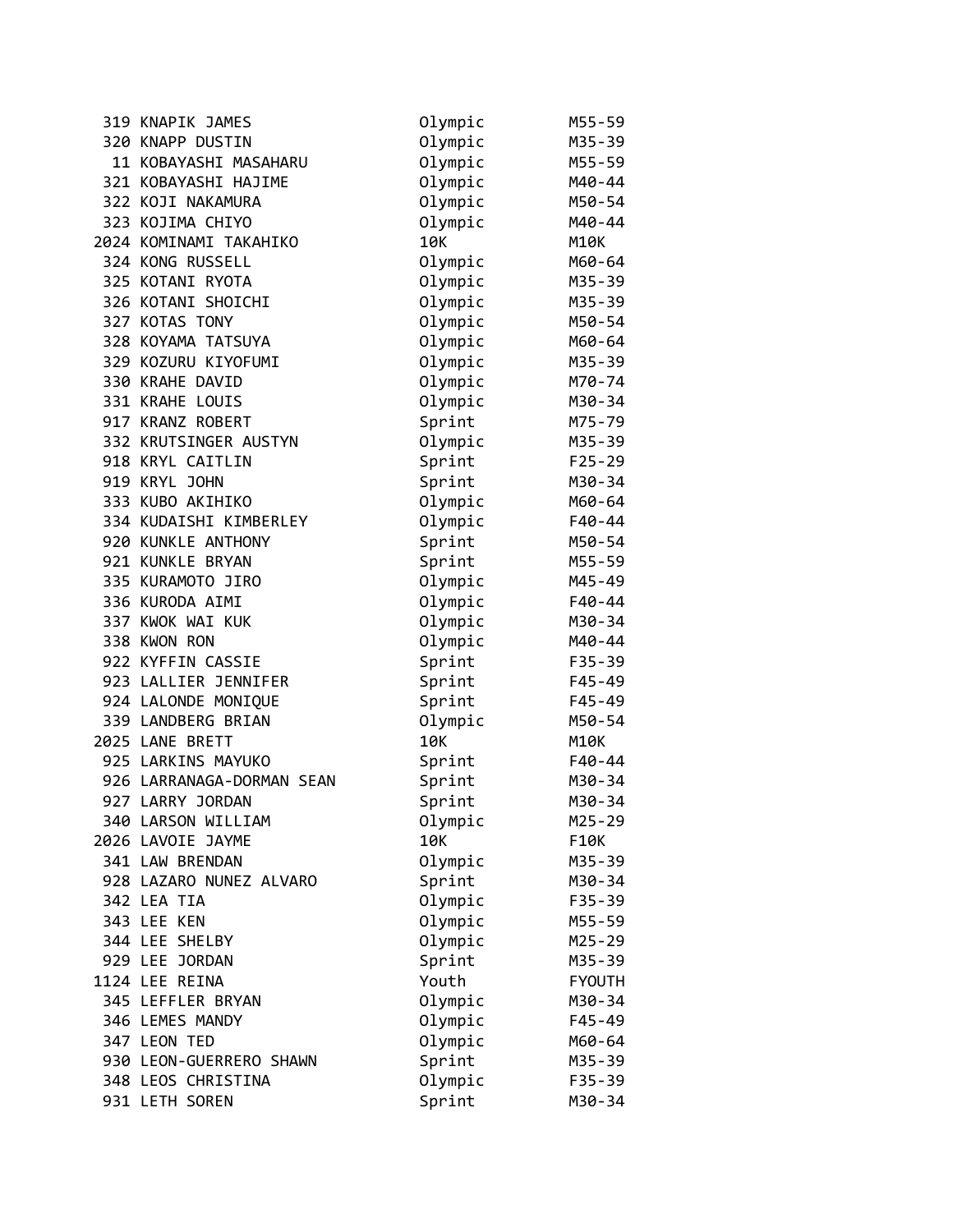| 349 LETHIN MACKLEN        | Olympic | M30-34         |
|---------------------------|---------|----------------|
| 350 LEWIS KAAINAOLUIKALAI | Olympic | $M19 - 24$     |
| 2027 LEWIS THERESE        | 10K     | F10K           |
| 932 LICUP STEPHANIE       | Sprint  | F40-44         |
| 933 LIDDELL CARLIE        | Sprint  | F30-34         |
| 934 LIEB JENNIFER         | Sprint  | F30-34         |
| 935 LIN TYSON             | Sprint  | M19-24         |
| 351 LINCOLN ANDREW        | Olympic | M40-44         |
| 352 LINDQUIST ELIZA       | Olympic | $F40 - 44$     |
| 353 LINDQUIST TRAVIS      | Olympic | M45-49         |
| 936 LIU SAI               | Sprint  | M45-49         |
| 937 LIU YUEJIAO           | Sprint  | $F35 - 39$     |
| 354 LLANEZA LOWI          | Olympic | M40-44         |
| 355 LOFTIN CURTIS         | Olympic | M45-49         |
| 1096 LOMBARD CADEN        | Junior  | MJUNIOR        |
| 1097 LOMBARD CAMERON      | Junior  | <b>FJUNIOR</b> |
| 356 LOO RYAN              | Olympic | M45-49         |
| 357 LOO BUDDY             | Olympic | M35-39         |
| 1098 LORGE SAMUEL         | Junior  | MJUNIOR        |
| 1125 LORGE TIMOTHY        | Youth   | <b>MYOUTH</b>  |
| 938 LORNE MICHAEL         | Sprint  | M70-74         |
| 939 LOW CHASE             | Sprint  | $M19 - 24$     |
| 2028 LOWRY NICOLE         | 10K     | F10K           |
| 358 LOWY-GERSTMAR MARIANA | Olympic | $F35 - 39$     |
| 359 LUCIANO ROBERTO       | Olympic | M35-39         |
| 1126 LUCIANO AUDREY       | Youth   | <b>FYOUTH</b>  |
| 9005 LUCIANO EMERSON      | Kids    | KIDS           |
| 940 LUKSICH PATRICIA      | Sprint  | F30-34         |
| 2029 LUND EMMA            | 10K     | F10K           |
| 941 LUZANO BRIAN          | Sprint  | M35-39         |
| 360 MA CHRISTOPHER        | Olympic | M25-29         |
| 361 MACDONALD MARK        | Olympic | M50-54         |
| 2030 MACDONALD LISA       | 10K     | F10K           |
| 362 MACGILLIVRAY EMILY    | Olympic | F40-44         |
| 942 MACKENTHUN KAYLA      | Sprint  | F30-34         |
| 363 MACNAIR JEFF          | Olympic | M30-34         |
| 364 MAEDA JUICHIRO        | Olympic | M70-74         |
| 365 MAEDA JUNKO           | Olympic | F55-59         |
| 366 MAEDA KENTARO         | Olympic | M45-49         |
| 367 MAEDA RYUICHI         | Olympic | M55-59         |
| 1075 MAGINOT ASHLEY       | Sprint  | $F25 - 29$     |
| 368 MALALIS RONALD        | Olympic | M40-44         |
| 369 MANDELKERN DAVE       | Olympic | M60-64         |
| 370 MANEGDEG TYRONE       | Olympic | M40-44         |
| 943 MANZ RICHARD          | Sprint  | M60-64         |
| 944 MARGOL KANOE          | Sprint  | F50-54         |
| 371 MARK CLOUTIER         | Olympic | M65-69         |
| 372 MARR BARRY            | Olympic | M70-74         |
| 1099 MARSEN WOLF          | Junior  | MJUNIOR        |
| 373 MARSHALL NATHAN       | Olympic | M40-44         |
|                           |         |                |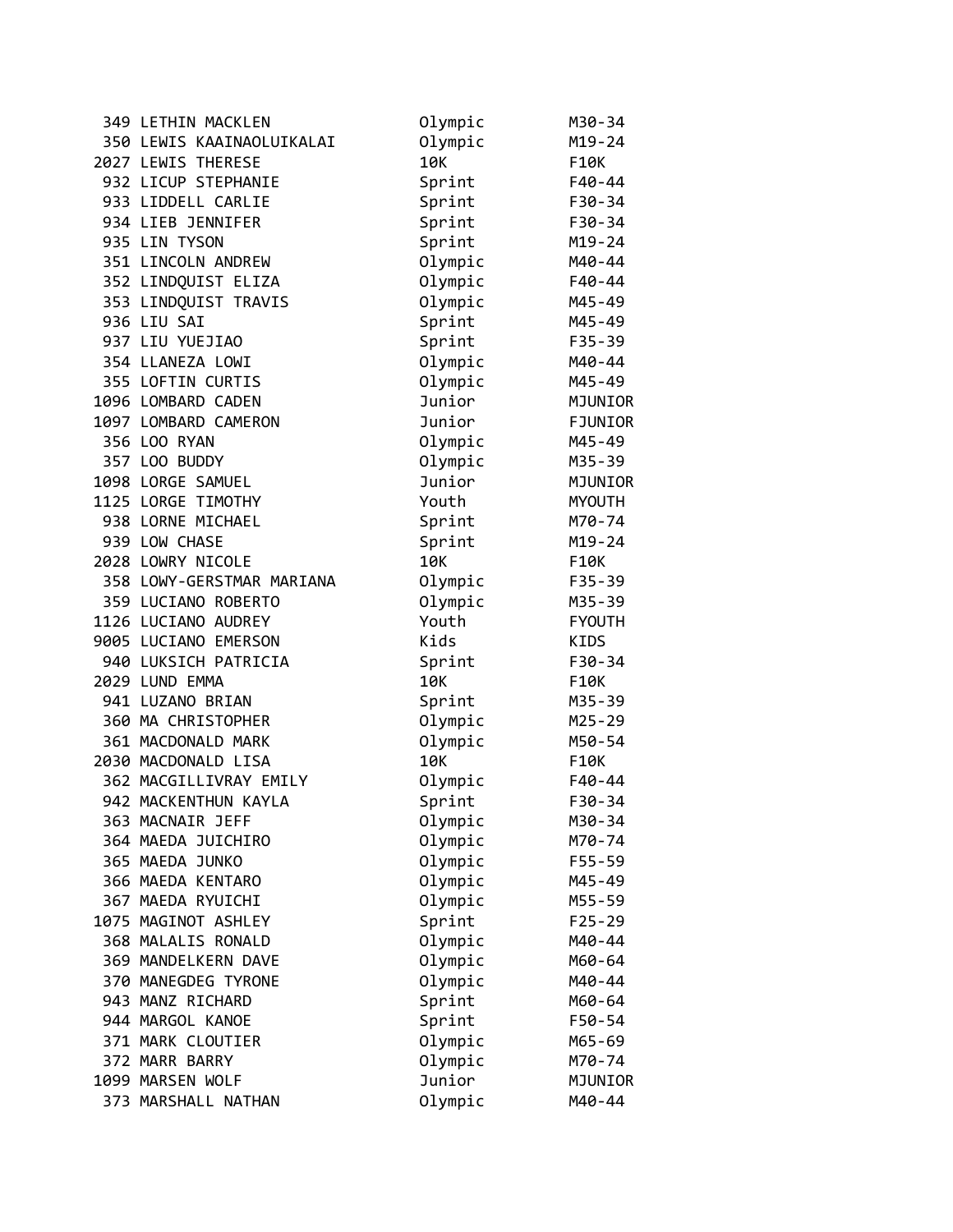| 374 MARTINO NICK      | Olympic | M25-29        |
|-----------------------|---------|---------------|
| 375 MASAKI MANABU     | Olympic | M50-54        |
| 2063 MASAKI JAMES     | 10K     | M10K          |
| 376 MASARU KIKUCHI    | Olympic | M55-59        |
| 2031 MASUYAMA YUMI    | 10K     | F10K          |
| 377 MATHEWS ALEX      | Olympic | M35-39        |
| 945 MATHUR PRAFUL     | Sprint  | M30-34        |
| 378 MATSUE TAKASHI    | Olympic | M50-54        |
| 379 MATSUI AKIRA      | Olympic | M65-69        |
| 380 MATSUO MOTOSHI    | Olympic | M45-49        |
| 381 MATSUYA KEISHI    | Olympic | M25-29        |
| 382 MATSUYAMA SHOTA   | Olympic | M35-39        |
| 383 MAU STEVE         | Olympic | M40-44        |
| 384 MAYNARD KHIRY     | Olympic | M30-34        |
| 946 MAYNOR SHANNON    | Sprint  | F40-44        |
| 385 MCCABE KATHRYN    | Olympic | $F45 - 49$    |
| 386 MCDONALD GEOFF    | Olympic | M55-59        |
| 947 MCDONALD MICHAEL  | Sprint  | M35-39        |
| 387 MCDOWELL IAN      | Olympic | M30-34        |
| 948 MCDOWELL II JAMES | Sprint  | M35-39        |
| 388 MCGRAW JARRET     | Olympic | M30-34        |
| 389 MCGRAW MADDIE     | Olympic | $F25 - 29$    |
| 949 MCGUFFIN IAN      | Sprint  | M25-29        |
| 390 MCKAIG BOBBY      | Olympic | M60-64        |
| 2032 MCLENNAN CARA    | 10K     | F10K          |
| 715 MCNABOE SARAH     | Olympic | F35-39        |
| 950 MCQUILLAN JAMES   | Sprint  | M30-34        |
| 951 MENDES ALYXE      | Sprint  | F40-44        |
| 952 MENDES DUSTY      | Sprint  | M40-44        |
| 391 MERA NAOAKI       | Olympic | M55-59        |
| 392 MERCER FAYE       | Olympic | F65-69        |
| 953 MESIONA CHASTEEN  | Sprint  | $F45 - 49$    |
| 393 MEYER TERRA       | Olympic | $F19-24$      |
| 1127 MEYER AVA        | Youth   | <b>FYOUTH</b> |
| 394 MEYER KOHEN DEVON | Olympic | F55-59        |
| 395 MEYERS SARAH      | Olympic | F30-34        |
| 396 MICHEALS MATTHEW  | Olympic | M35-39        |
| 397 MIKI CHRISTIAN    | Olympic | M45-49        |
| 954 MIKULSKI LOREN    | Sprint  | M35-39        |
| 955 MILLARD YUKO      | Sprint  | F50-54        |
| 398 MILLER GREGORY    | Olympic | M55-59        |
| 399 MILLER IAN        | Olympic | M30-34        |
| 400 MILLER JENNA      | Olympic | $F25 - 29$    |
| 401 MILLER MATT       | Olympic | $M19 - 24$    |
| 2033 MINEZAKI JUNKO   | 10K     | F10K          |
| 402 MING AARON        | Olympic | M40-44        |
| 403 MIROKUJI HIROYUKI | Olympic | M40-44        |
| 404 MISTLEBAUER SHAUN | Olympic | M60-64        |
| 405 MITA KUNIHIRO     | Olympic | M50-54        |
| 406 MIYABE SAHO       | Olympic | F30-34        |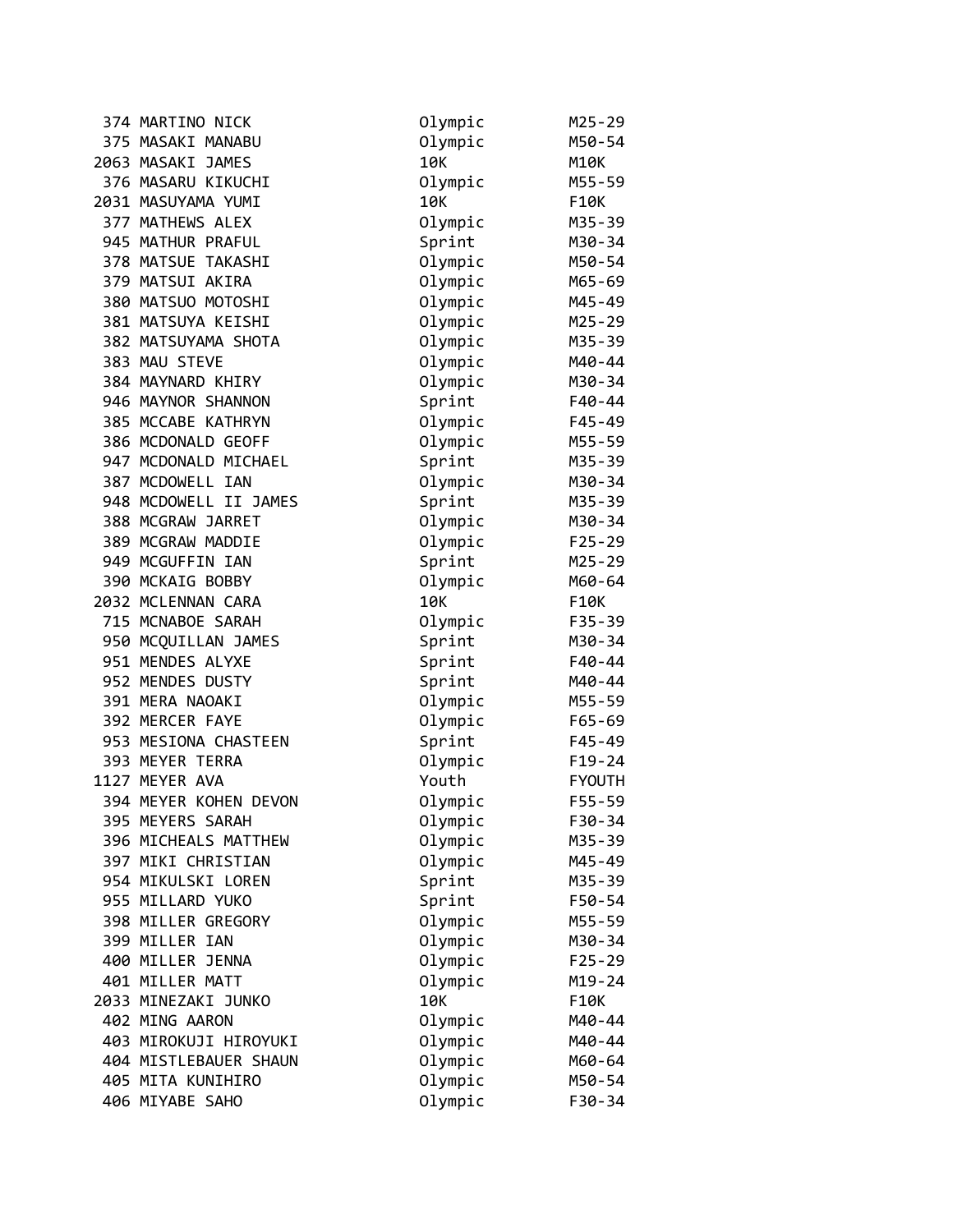| 956 MIYAKE KYOKO       | Sprint  | $F45 - 49$ |
|------------------------|---------|------------|
| 957 MIYAKE TETSUHIKO   | Sprint  | M60-64     |
| 407 MIYAKUJI YOSHIMASA | Olympic | M60-64     |
| 408 MIYAMA TADAFUMI    | Olympic | M50-54     |
| 409 MIYAMORI HIROKAZU  | Olympic | M45-49     |
| 410 MIYATAKE TAKUYA    | Olympic | M45-49     |
| 411 MIYAUCHI DAISAKU   | Olympic | M40-44     |
| 412 MIYAZAWA NORITOMO  | Olympic | M50-54     |
| 413 MIYOSHI HIRONOBU   | Olympic | M40-44     |
| 2034 MIZOGUCHI TAKASHI | 10K     | M10K       |
| 414 MIZUBA ERIC        | Olympic | M55-59     |
| 415 MIZUNO TAKAFUMI    | Olympic | M40-44     |
| 958 MIZUNO HIROSHI     | Sprint  | M50-54     |
| 416 MIZUTANI KENSAKU   | Olympic | M45-49     |
| 417 MOBBS PAUL         | Olympic | M45-49     |
| 418 MOORE ERIC         | Olympic | M40-44     |
| 419 MOORE KYLE         | Olympic | M40-44     |
| 420 MOOREHEAD MICHAEL  | Olympic | M50-54     |
| 959 MORENO SOFIA       | Sprint  | $F25 - 29$ |
| 421 MORIMOTO MASAFUMI  | Olympic | M50-54     |
| 422 MORITA JUNKO       | Olympic | F55-59     |
| 423 MORITA YOSUKE      | Olympic | M30-34     |
| 960 MORITA KOKI        | Sprint  | M40-44     |
| 424 MORRILL SKYLAR     | Olympic | M30-34     |
| 425 MORRISON ALEX      | Olympic | M45-49     |
| 426 MORRISSEY RYAN     | Olympic | M30-34     |
| 961 MULLANEY MICHAEL   | Sprint  | M25-29     |
| 962 MULVANEY MICHAEL   | Sprint  | M35-39     |
| 9006 MUNIZ JACOB       | Kids    | KIDS       |
| 427 MURAKI ALAN        | Olympic | M70-74     |
| 2035 MURASE YUKIKO     | 10K     | F10K       |
| 963 MURAYAMA SAIUN     | Sprint  | F75-79     |
| 428 MURILLO DAVID      | Olympic | M60-64     |
| 2036 MURILLO TERRI     | 10K     | F10K       |
| 429 MUROOKA TAKESHI    | Olympic | M40-44     |
| 430 MURPHY MOLLY       | Olympic | $F25 - 29$ |
| 964 MURPHY CHRIS       | Sprint  | M30-34     |
| 431 MURRAY BRIDGET     | Olympic | F40-44     |
| 432 MURRAY MARTIN      | Olympic | M55-59     |
| 433 MYRICK AARON       | Olympic | M30-34     |
| 434 NAGANUMA TETSUYA   | Olympic | M50-54     |
| 435 NAGANUMA YOSHIYA   | Olympic | M50-54     |
| 436 NAGASE TATSUYA     | Olympic | M40-44     |
| 437 NAKAGAWA ERIKO     | Olympic | F30-34     |
| 438 NAKAGAWA TAKAYUKI  | Olympic | M60-64     |
| 439 NAKAHARA SOTA      | Olympic | M50-54     |
| 440 NAKAI YUKO         | Olympic | $F45 - 49$ |
| 441 NAKAMA LYNNE       | Olympic | $F65 - 69$ |
| 965 NAKAMURA HIROHISA  | Sprint  | M55-59     |
| 966 NAKAZAWA GEN       | Sprint  | M30-34     |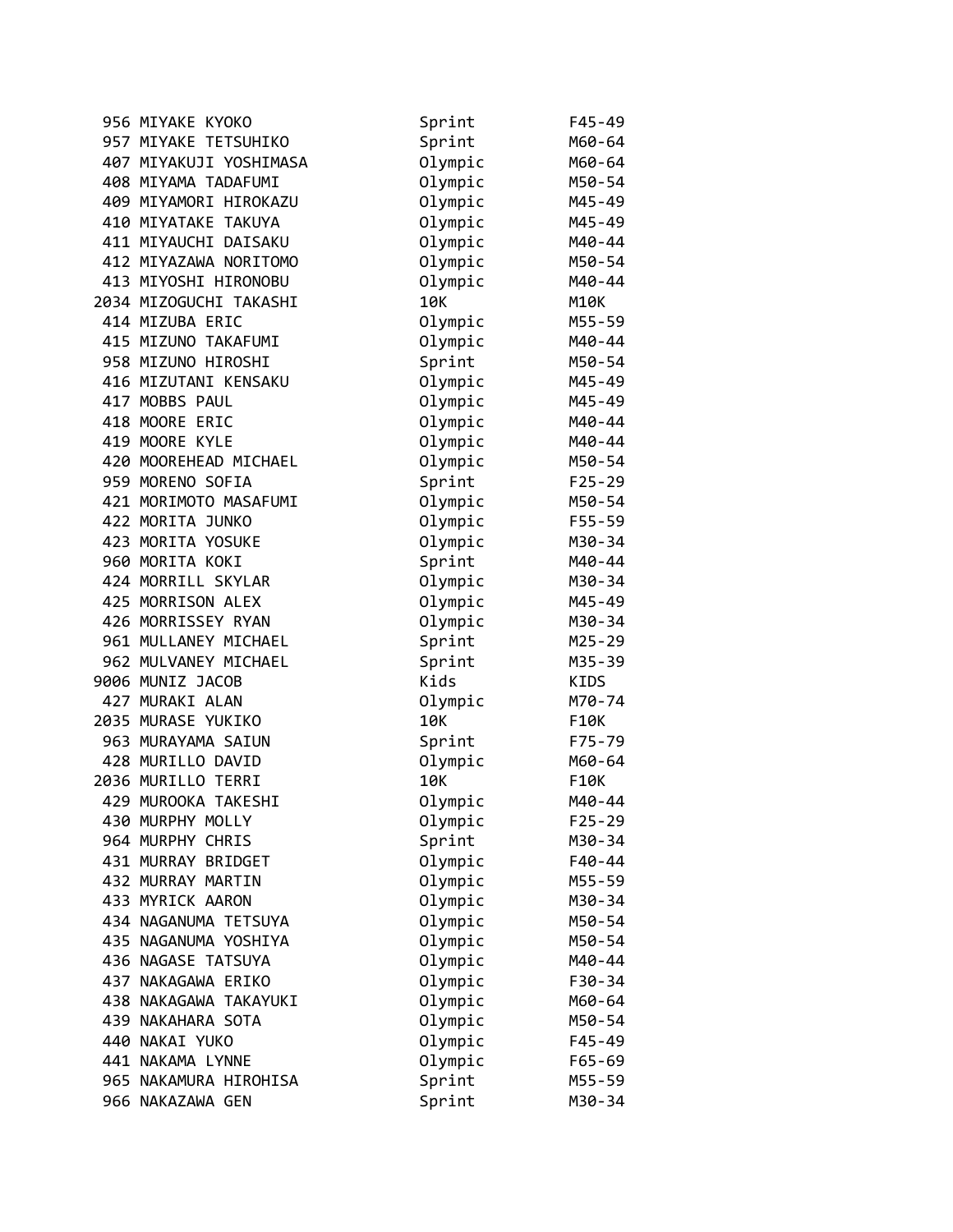|       | 967 NANAMI KUBO             | Sprint  | $F25 - 29$ |
|-------|-----------------------------|---------|------------|
|       | 968 NANAO SAKURAKO          | Sprint  | $F19-24$   |
|       | 2037 NARA AMI               | 10K     | F10K       |
|       | 442 NARIMATSU KYOTA         | Olympic | M55-59     |
|       | 443 NARUKE TAKASHI          | Olympic | M45-49     |
|       | 444 NATIVIDAD BRYANT        | Olympic | M50-54     |
|       | 445 NEAMTU VALENTIN         | Olympic | M30-34     |
|       | 446 NELSON ANDREW           | Olympic | M35-39     |
|       | 969 NEUZIL ALEXANDRIA       | Sprint  | $F25 - 29$ |
|       | 970 NGUYEN PHUONG           | Sprint  | M45-49     |
|       | 971 NGUYEN SARAH            | Sprint  | F45-49     |
|       | 1074 NGUYEN QUAN            | Sprint  | M40-44     |
|       | 447 NICHOLS BUDDY (RICHARD) | Olympic | M65-69     |
|       | 972 NIELSEN HANS            | Sprint  | M45-49     |
|       | 448 NIEVES MCKENNA          | Olympic | $F35 - 39$ |
|       | 449 NIKAIDO KAZUYA          | Olympic | M40-44     |
|       | 450 NISHI MICHAEL           | Olympic | M40-44     |
|       | 973 NISHIKAWA NATSUKO       | Sprint  | F45-49     |
|       | 451 NISHIMURA TAKASHI       | Olympic | M45-49     |
|       | 452 NISHIMURA TAKETOSHI     | Olympic | M55-59     |
|       | 974 NISHIOKA MASOMI         | Sprint  | $F45 - 49$ |
|       | 453 NITTA HIRONOBU          | Olympic | M45-49     |
|       | 975 NOBLE ASHLEY            | Sprint  | $F25 - 29$ |
|       | 454 NODO YUKIKO             | Olympic | $F35 - 39$ |
|       | 455 NOGAMI HIROAKI          | Olympic | M45-49     |
|       | 456 NOJIMA JUN              | Olympic | M55-59     |
|       | 457 NORRIS JAN              | Olympic | M55-59     |
|       | 976 NOTSU HIDEO             | Sprint  | M45-49     |
|       | 977 NUAR FRANCES            | Sprint  | $F35 - 39$ |
|       | 458 NUNGARAY KRISTINA       | Olympic | F35-39     |
| 461 0 | NEILL TARA                  | Olympic | $F45 - 49$ |
|       | 2038 OBALDO JUN             | 10K     | M10K       |
|       | 460 ODA TAKAFUMI            | Olympic | M35-39     |
|       | 2039 ODASHIMA MICHIRU       | 10K     | F10K       |
|       | 462 OFNER THOMAS            | Olympic | M35-39     |
|       | 463 OGUSHI YUTAKA           | Olympic | M45-49     |
|       | 978 OHMORI CHLOE            | Sprint  | F30-34     |
|       | 464 OHNUKI TAKESHI          | Olympic | M50-54     |
|       | 465 OHYA SHUHEI             | Olympic | M25-29     |
|       | 466 OISHI KENJI             | Olympic | M55-59     |
|       | 2040 OISHI SAWAKO           | 10K     | F10K       |
|       | 467 OKADA HARUHIKO          | Olympic | M65-69     |
|       | 468 OKADA MAKOTO            | Olympic | M50-54     |
|       | 469 OKAMOTO HIDEKI          | Olympic | M50-54     |
|       | 470 OKAMOTO KUNIHIRO        | Olympic | M45-49     |
|       | 979 OKUYAMA HIDEAKI         | Sprint  | M55-59     |
|       | 980 OLDHAM JAMES            | Sprint  | M40-44     |
|       | 471 OLDS TYLER              | Olympic | M35-39     |
|       | 981 OLIVER PAUL             | Sprint  | M50-54     |
|       | 982 OLLENNU NII AMAA        | Sprint  | M35-39     |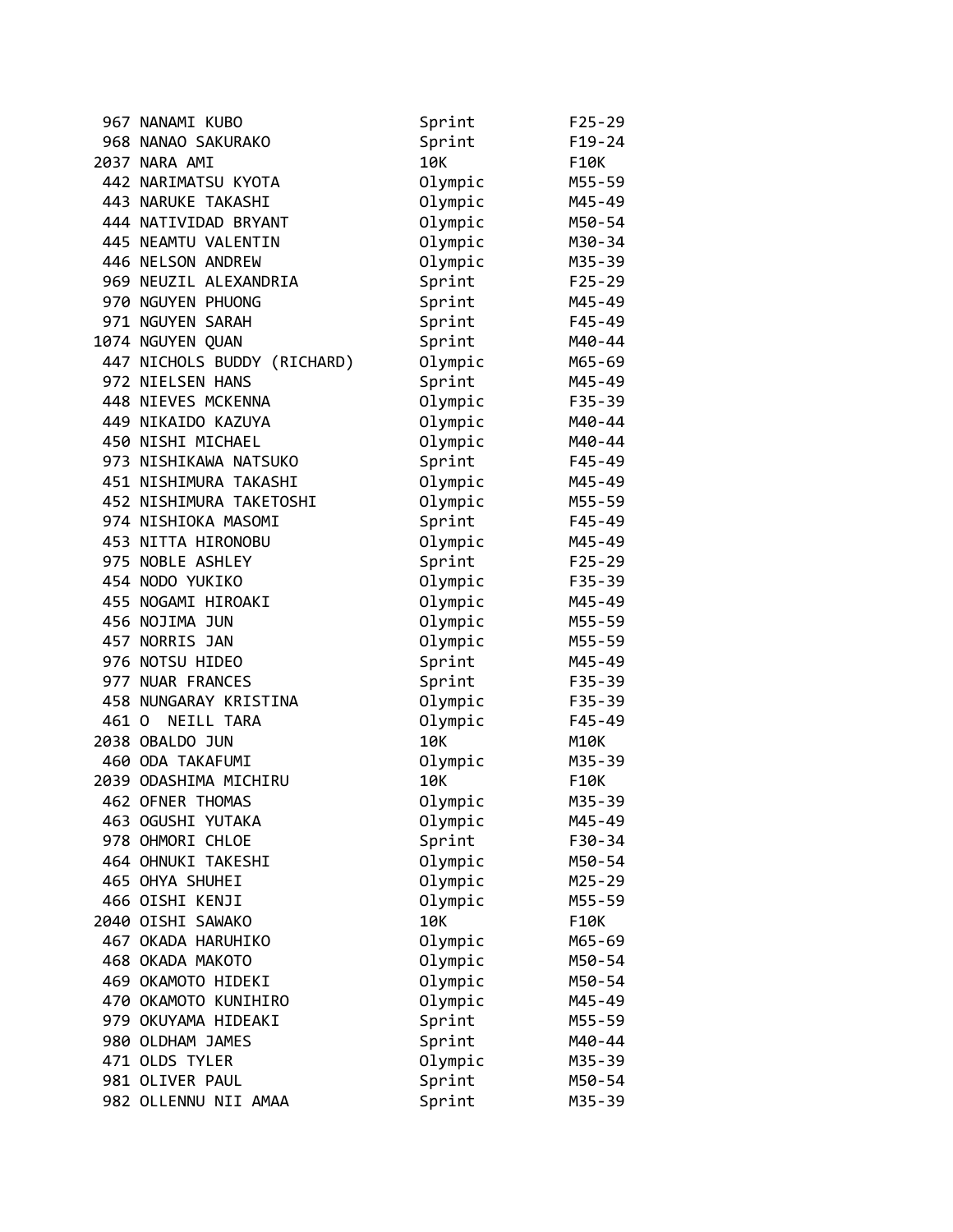| 472 O'MALLEY THOMAS    | Olympic  | M45-49        |
|------------------------|----------|---------------|
| 473 OMORI HONAMI       | Olympic  | F30-34        |
| 474 OMURA YASUO        | Olympic  | M50-54        |
| 475 ONO KIMIKO         | Olympic  | F30-34        |
| 476 ONOBORI KAZUMA     | Olympic  | M30-34        |
| 983 ORR ALEXANDRA      | Sprint   | F35-39        |
| 984 OSAWA MATSUAKI     | Sprint   | M50-54        |
| 477 OSHIMA HIDEKI      | Olympic  | M50-54        |
| 1128 OSHIMA LISA       | Youth    | <b>FYOUTH</b> |
| 478 OTA HIROSUKE       | Olympic  | M35-39        |
| 479 OTANI LEE          | Olympic  | $F65 - 69$    |
| 9007 OTERO LEA         | Kids     | <b>KIDS</b>   |
| 480 OYAMA SAIKO        | Olympic  | F35-39        |
| 481 OYAMA YOSUKE       | Olympic  | M40-44        |
| 482 OZEKI MASAHIRO     | Olympic  | M50-54        |
| 2041 PAI TREVOR        | 10K      | M10K          |
| 703 PALERMO JOHN       | Olympic  | M45-49        |
| 985 PALMER KENDRA      | Sprint   | F30-34        |
| 986 PANG PETER         | Sprint   | M35-39        |
| 1076 PANKO DEKE        | Sprint   | M55-59        |
| 483 PARKER ADARA       | Olympic  | F30-34        |
| 484 PARKER LORNE       | Olympic  | M55-59        |
| 1129 PARKER TYSON      | Youth    | <b>MYOUTH</b> |
| 485 PARTON JOEY        | Olympic  | M40-44        |
| 987 PASCHOAL MATTHEW   | Sprint   | $M25 - 29$    |
| 486 PASZKIEWICZ JACOB  | Olympic  | M25-29        |
| 487 PATROUCH MICHAEL   | Olympic  | M50-54        |
| 988 PEDERSON KRISTENA  | Sprint   | $F35 - 39$    |
| 489 PEGRAM CASEY       | Olympic  | M40-44        |
| 989 PELTIER CHAD       | Sprint   | M45-49        |
| 990 PELTIER TARA       | Sprint   | $F45 - 49$    |
| 490 PERDUE WILL        | Olympic  | M60-64        |
| 991 PEREZ TONY         | Sprint   | M55-59        |
| 992 PERKINS UMI        | Sprint   | M50-54        |
| 491 PHILIPS BRANTON    | Olympic  | M30-34        |
| 1130 PHROMSIRI MADISON | Youth    | <b>FYOUTH</b> |
| 993 PICK JANET         | Sprint   | F45-49        |
| 994 PICK KANOA         | Sprint   | $M19 - 24$    |
| 995 PLANINSEK MADISON  | Sprint   | $F25 - 29$    |
| 492 PORRAS LEON NOEL   | Olympic  | M40-44        |
| 493 PRICE ED           | Olympic  | M60-64        |
| 494 PRIMEAU CARY       | Olympic  | M50-54        |
| 996 PUTT CHRISTOPHER   | Sprint   | M35-39        |
| 1081 QUEZADA DANIEL    | SprRelay | M-MALE        |
| 495 QUIROGA DANDELO    | Olympic  | M45-49        |
| 496 RABIE NADER        | Olympic  | M45-49        |
| 997 RABIE SARAH        | Sprint   | F40-44        |
| 1091 RABINOWICZ ANNA   | SprRelay | F-FEMAL       |
| 497 RACCA BRYAN        | Olympic  | M40-44        |
| 998 RAJWER TADEUSZ     | Sprint   | M50-54        |
|                        |          |               |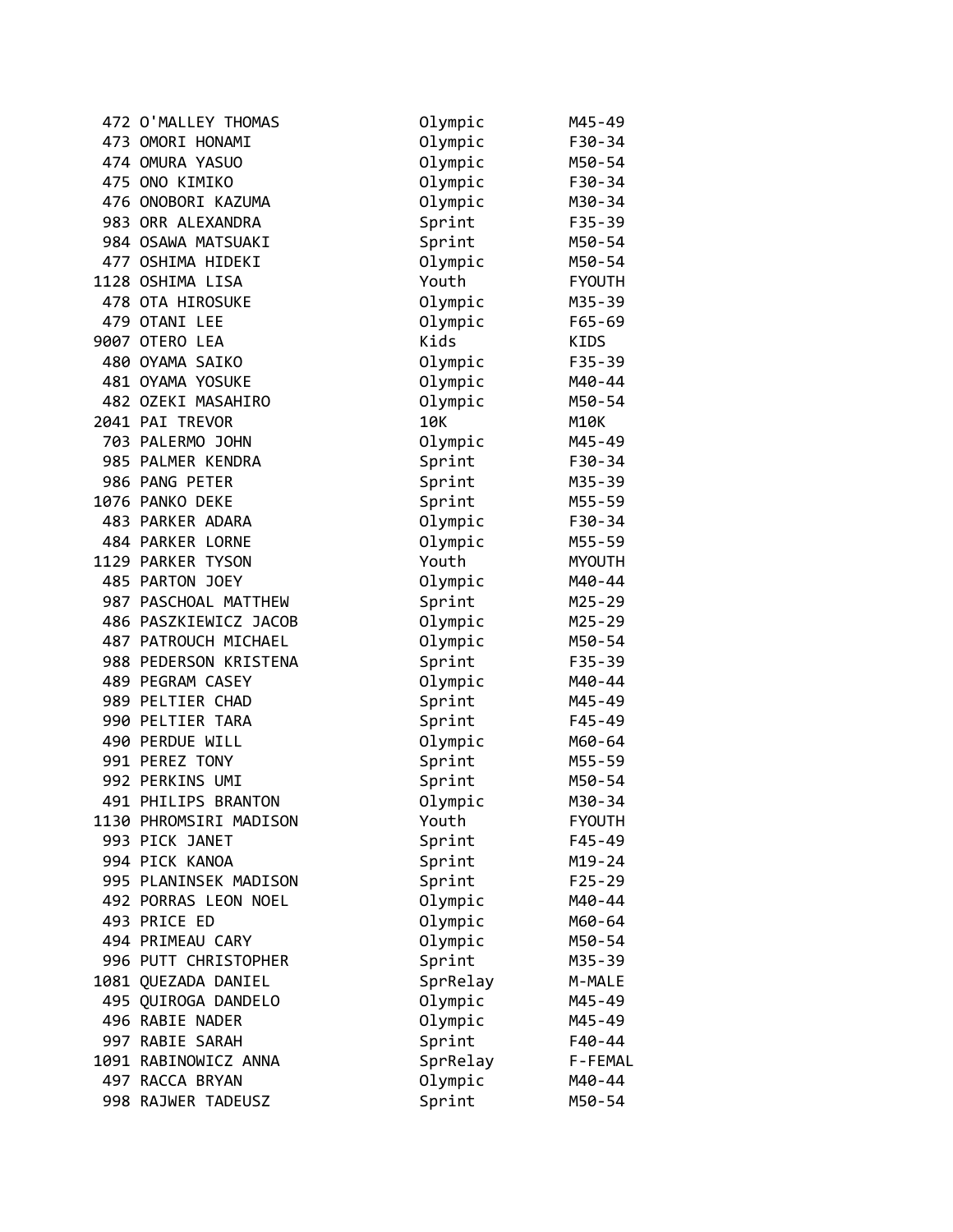| 498 RAMIREZ ANTHONY        | Olympic  | M45-49        |
|----------------------------|----------|---------------|
| 499 RAMIRO LAUREL          | Olympic  | F30-34        |
| 500 RAMOS JAMES            | Olympic  | M35-39        |
| 501 RAMOS JARME            | Olympic  | F50-54        |
| 502 RAMOS RANDY            | Olympic  | M45-49        |
| 9008 RAMOS ISLA            | Kids     | KIDS          |
| 1131 RATCHAWORAPONG KEKOA  | Youth    | <b>MYOUTH</b> |
| 2042 RATCHAWORAPONG ONGART | 10K      | M10K          |
| 999 RATZLAFF CYRENE        | Sprint   | $F45 - 49$    |
| 503 RAYES JOSHUA           | Olympic  | M35-39        |
| 1082 REA PATRICK           | SprRelay | X-MIXED       |
| 504 REAL GERMAN            | Olympic  | M30-34        |
| 1000 REDENBAUGH KRISTIN    | Sprint   | F40-44        |
| 505 REED JEREMY            | Olympic  | M45-49        |
| 506 REESE SPENCER          | Olympic  | M35-39        |
| 507 REGULA BRIAN           | Olympic  | M45-49        |
| 1132 REGULA QUINN          | Youth    | <b>FYOUTH</b> |
| 1001 REID DEBORAH          | Sprint   | F70-74        |
| 707 REITSMA JULIA          | Olympic  | $F25 - 29$    |
| 9009 RESPICIO GABRIELLA    | Kids     | KIDS          |
| 508 REYNOLDS EMILY         | Olympic  | F30-34        |
| 509 RHEE BRIAN             | Olympic  | M55-59        |
| 1002 RICHARDS AARON        | Sprint   | M30-34        |
| 1003 RICHARDS HANNAH       | Sprint   | F30-34        |
| 1004 RIDAO RICHARD         | Sprint   | M60-64        |
| 510 RIEGLER BRANDON        | Olympic  | M30-34        |
| 511 RIGASSIO CHRISTOPHER   | Olympic  | M30-34        |
| 512 RILEY SEAN             | Olympic  | M30-34        |
| 513 RIVERA DAVID           | Olympic  | M45-49        |
| 1005 RIVERA BRIANNE        | Sprint   | $F40 - 44$    |
| 514 ROBERTS CRYSTAL        | Olympic  | $F35 - 39$    |
| 2043 ROBERTS CATHERINE     | 10K      | F10K          |
| 1006 ROBINSON CHRISTOPHER  | Sprint   | M45-49        |
| 515 ROCKNE KARL            | Olympic  | M55-59        |
| 1007 RODRIGUEZ ANGEL       | Sprint   | $M19 - 24$    |
| 1008 RODRIGUEZ BARBARA     | Sprint   | F35-39        |
| 516 ROJAS CESAR            | Olympic  | M45-49        |
| 517 ROMERO JOE             | Olympic  | M45-49        |
| 1009 ROOSE ERIC            | Sprint   | M60-64        |
| 1100 ROOSE BRIAN           | Junior   | MJUNIOR       |
| 518 ROPER JESSICA          | Olympic  | F35-39        |
| 519 ROSE RACHEL            | Olympic  | F35-39        |
| 520 RUESCHENBERG STEVEN    | Olympic  | M45-49        |
| 521 RUFUS REG              | Olympic  | M60-64        |
| 1010 RUFUS REG             | Sprint   | M60-64        |
| 1011 RUGGERIO THERESA      | Sprint   | F30-34        |
| 522 RULAND PAMELA          | Olympic  | F40-44        |
| 523 RUSSO STEVEN           | Olympic  | M45-49        |
| 1012 SAALE CHRISTINAMIREI  | Sprint   | $F25 - 29$    |
| 524 SAALMAN LORA           | Olympic  | $F45 - 49$    |
|                            |          |               |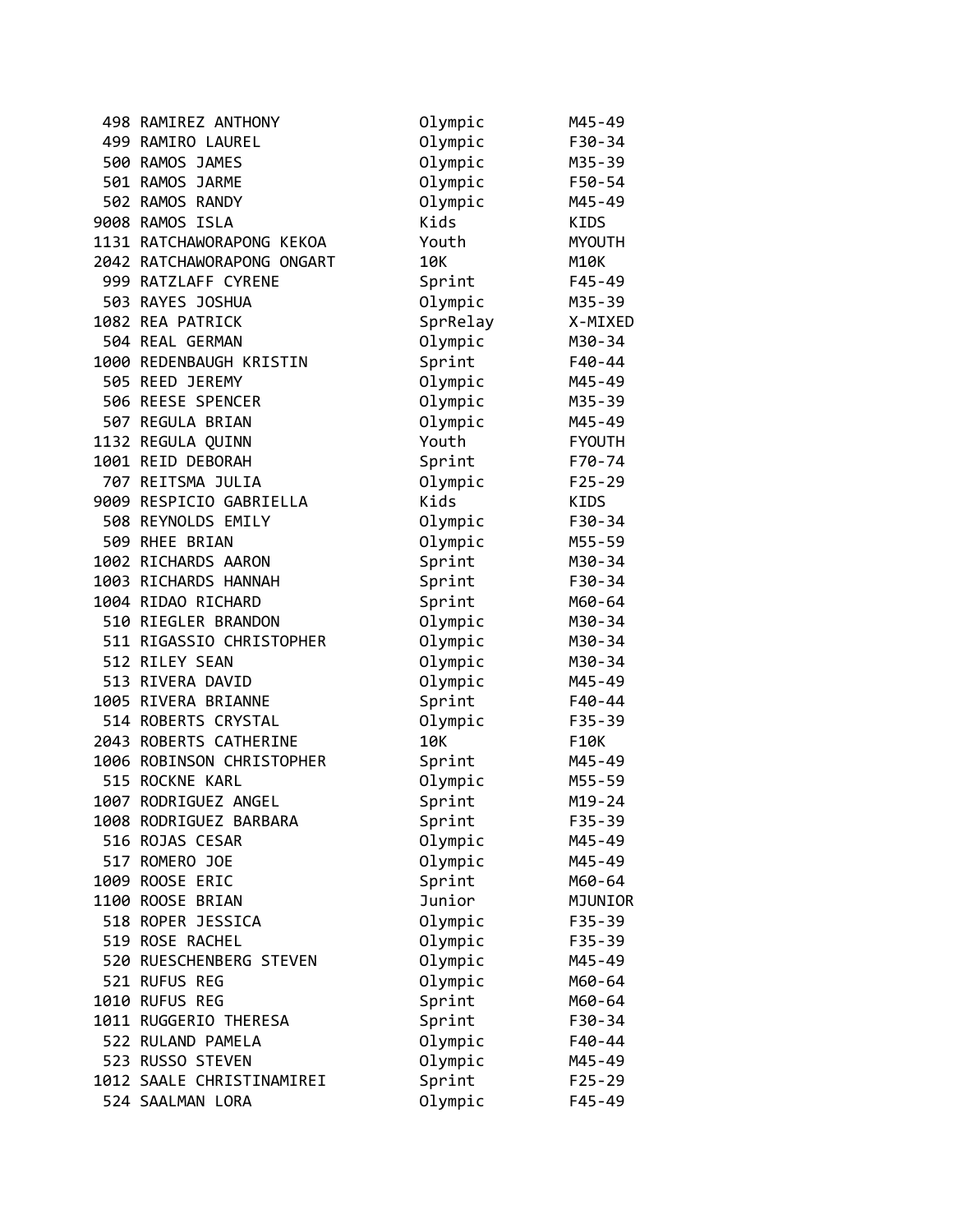| 525 SAEGUSA TOSHIYUKI   | Olympic  | M50-54     |
|-------------------------|----------|------------|
| 526 SAITO KENSUKE       | Olympic  | M40-44     |
| 527 SAITO SHUNYA        | Olympic  | M30-34     |
| 2044 SAITO SAYURI       | 10K      | F10K       |
| 528 SAKAGAMI JIN        | Olympic  | M35-39     |
| 1013 SAKAGUCHI TOSIHIKO | Sprint   | M75-79     |
| 529 SAKAI EVERETT       | Olympic  | M50-54     |
| 530 SAKAKI HIROHISA     | Olympic  | M45-49     |
| 531 SAKAMOTO HIROKI     | Olympic  | M35-39     |
| 532 SAKUMOTO FARON      | Olympic  | M55-59     |
| 533 SALAS CHRISTOPHER   | Olympic  | M35-39     |
| 534 SANO KENTA          | Olympic  | M30-34     |
| 535 SANO YUICHIRO       | Olympic  | M40-44     |
| 536 SANTOS DAVID        | Olympic  | $M25 - 29$ |
| 565 SAPPINGTON JOSHUA   | Olympic  | M25-29     |
| 537 SARANILLIO JUSTIN   | Olympic  | M40-44     |
| 538 SASAKAWA HARUNOBU   | Olympic  | M60-64     |
| 1014 SASAKI JUNYA       | Sprint   | M45-49     |
| 539 SATO ATSUKO         | Olympic  | F50-54     |
| 540 SATO TOMOYUKI       | Olympic  | M50-54     |
| 541 SATO TOSHIHIRO      | Olympic  | M35-39     |
| 1015 SATO RANDALL       | Sprint   | M35-39     |
| 1016 SATO YUKI          | Sprint   | M35-39     |
| 542 SATOH YOSHIYUKI     | Olympic  | M45-49     |
| 1017 SAUPAN GARNET      | Sprint   | M50-54     |
| 1018 SAWADA MASAKO      | Sprint   | $F40 - 44$ |
| 2045 SAWADA MASAKO      | 10K      | F10K       |
| 543 SAWAI MIYOKO        | Olympic  | $F40 - 44$ |
| 544 SAWANO TAIKI        | Olympic  | $M25 - 29$ |
| 545 SCHILZ PATRICK      | Olympic  | M30-34     |
| 546 SCHMIDT LINCOLN     | Olympic  | M25-29     |
| 547 SCUDDER ERIN        | Olympic  | $F19-24$   |
| 1083 SEABAUGH BRIAN     | SprRelay | X-MIXED    |
| 1019 SEELBACH LOUISA    | Sprint   | $F25 - 29$ |
| 548 SEELY ERIN          | Olympic  | F30-34     |
| 549 SEELY JOHN          | Olympic  | M30-34     |
| 550 SEENEY RUSSELL      | Olympic  | M70-74     |
| 551 SEKIDO ATSUKO       | Olympic  | F50-54     |
| 552 SELIMBASIC JASMIN   | Olympic  | M30-34     |
| 553 SELLERS DUSTIN      | Olympic  | M50-54     |
| 2046 SENSEMAN CAMILLE   | 10K      | F10K       |
| 2047 SENSEMAN THOMAS    | 10K      | M10K       |
| 1020 SEXTON CHARLES     | Sprint   | M75-79     |
| 554 SHAFER BRADLEY      | Olympic  | M35-39     |
| 1021 SHAWLER CARRIE     | Sprint   | F50-54     |
| 555 SHELLEY MANUEL      | Olympic  | M35-39     |
| 1022 SHIBUYA MIWA       | Sprint   | F50-54     |
|                         |          |            |
| 556 SHIMADA KOICHIRO    | Olympic  | M55-59     |
| 557 SHIMAZU TSUNEHIKO   | Olympic  | M30-34     |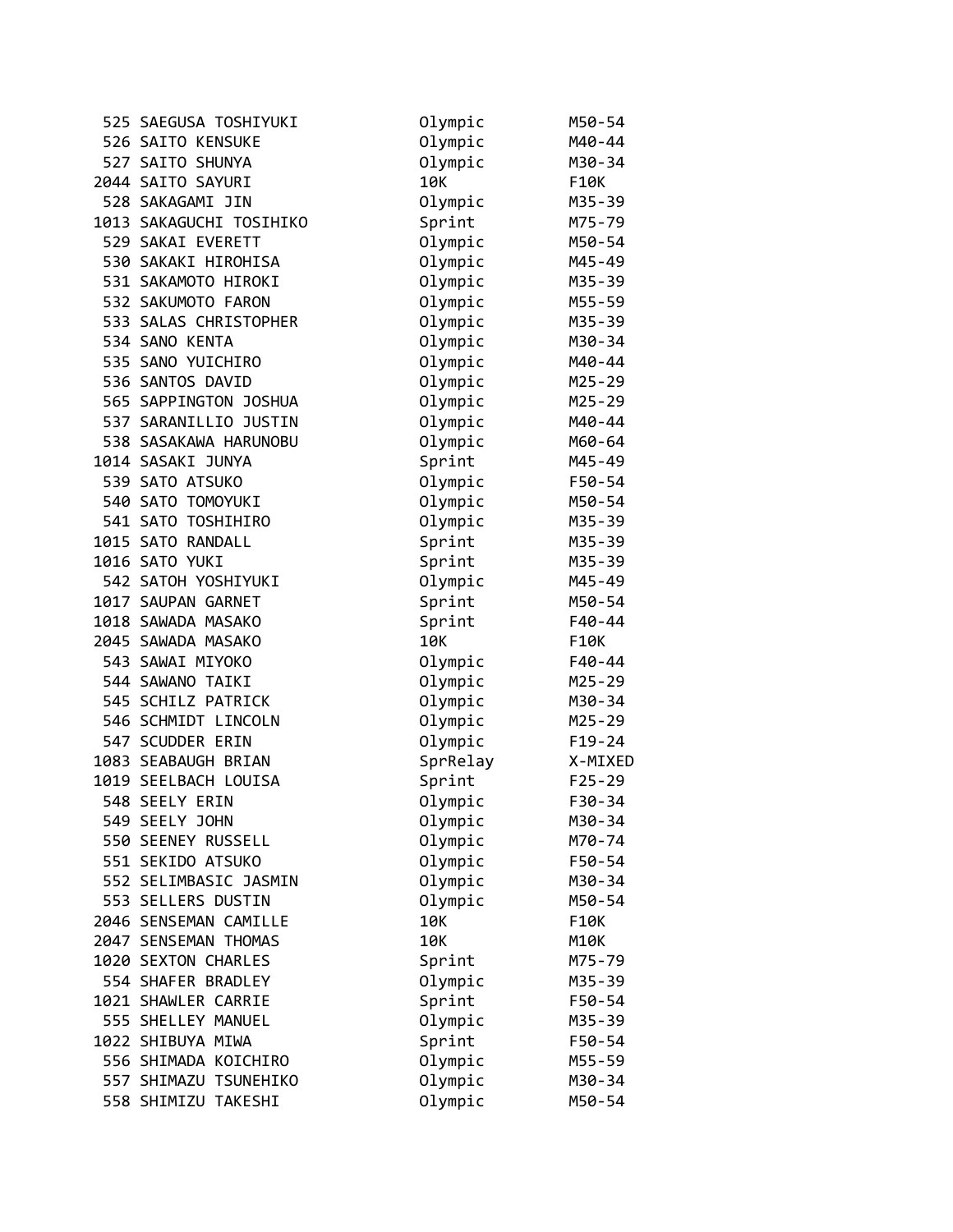| 559 SHIMOKAWA JUN       | Olympic  | $M19 - 24$ |
|-------------------------|----------|------------|
| 560 SHIMOYAMA DAISUKE   | Olympic  | M40-44     |
| 3 SHIRATO TARO          | Olympic  | M55-59     |
| 9 SHIRATO AYAKO         | Olympic  | F50-54     |
| 561 SHISHIDO SHINICHIRO | Olympic  | M55-59     |
| 562 SHOULTA ALICIA      | Olympic  | $F45 - 49$ |
| 563 SHOULTA ERIC        | Olympic  | M40-44     |
| 1023 SIENKIEWICZ MICHAL | Sprint   | M25-29     |
| 564 SIMMONS MICHELLE    | Olympic  | $F45 - 49$ |
| 1024 SIMPSON CHARLES    | Sprint   | M45-49     |
| 1025 SLACK SABRINA      | Sprint   | $F19-24$   |
| 566 SMELTZER STEVEN     | Olympic  | M35-39     |
| 567 SMIDT HOLM          | Olympic  | M30-34     |
| 1026 SMILEY THOMAS      | Sprint   | $M25 - 29$ |
| 568 SMITH KIRBY         | Olympic  | M30-34     |
| 569 SMITH MICHAEL       | Olympic  | M50-54     |
| 570 SMITH NOELLE        | Olympic  | F30-34     |
| 1027 SMITH CATHERINE    | Sprint   | F50-54     |
| 1028 SMITH JEANETTE     | Sprint   | F70-74     |
| 1084 SMITH BRENDAN      | SprRelay | X-MIXED    |
| 571 SNEIDER ETHAN       | Olympic  | M30-34     |
| 9010 SNYDER KYRES       | Kids     | KIDS       |
| 1029 SO AMANDA          | Sprint   | $F25 - 29$ |
| 572 SODA KEN            | Olympic  | M45-49     |
| 573 SORENSEN MICHELE    | Olympic  | F60-64     |
| 574 SOUSA GRACE         | Olympic  | $F45 - 49$ |
| 575 SOVA BRADLEY        | Olympic  | M35-39     |
| 576 SPAGARINO ANDRES    | Olympic  | M55-59     |
| 577 SPECK MARK          | Olympic  | M50-54     |
| 1085 SPLANE MELINDA     | SprRelay | X-MIXED    |
| 578 SPRINGWATER NOAH    | Olympic  | M25-29     |
| 1030 SRUBA SAMANTHA     | Sprint   | $F25 - 29$ |
| 1031 STACY HAILEE       | Sprint   | $F25 - 29$ |
| 1032 STAKE LEELA        | Sprint   | F40-44     |
| 1033 STEPHENSON ANDREA  | Sprint   | F30-34     |
| 712 STONE JAMES         | OlyRelay | M-MALE     |
| 579 STORY MICHAEL       | Olympic  | M50-54     |
| 580 SUDO EIICHI         | Olympic  | M55-59     |
| 581 SUDO HIROSHI        | Olympic  | M35-39     |
| 1034 SUGAYA KAORI       | Sprint   | M35-39     |
| 582 SUGIYAMA MASAKI     | Olympic  | M40-44     |
| 583 SUGO HIROSHI        | Olympic  | M60-64     |
| 584 SUNG CALVIN         | Olympic  | M45-49     |
| 1035 SUR KAYLEEN        | Sprint   | $F25 - 29$ |
| 1036 SUZUKI FAITH       | Sprint   | F30-34     |
| 585 SUZUMI YOSHITAKA    | Olympic  | M60-64     |
| 586 SWANSON SUZANNE     | Olympic  | F55-59     |
| 1037 SWIGER JOSHUA      | Sprint   | M40-44     |
| 587 SZABAD GEORGE       | Olympic  | M45-49     |
| 588 TADA JUNKO          | Olympic  | $F40 - 44$ |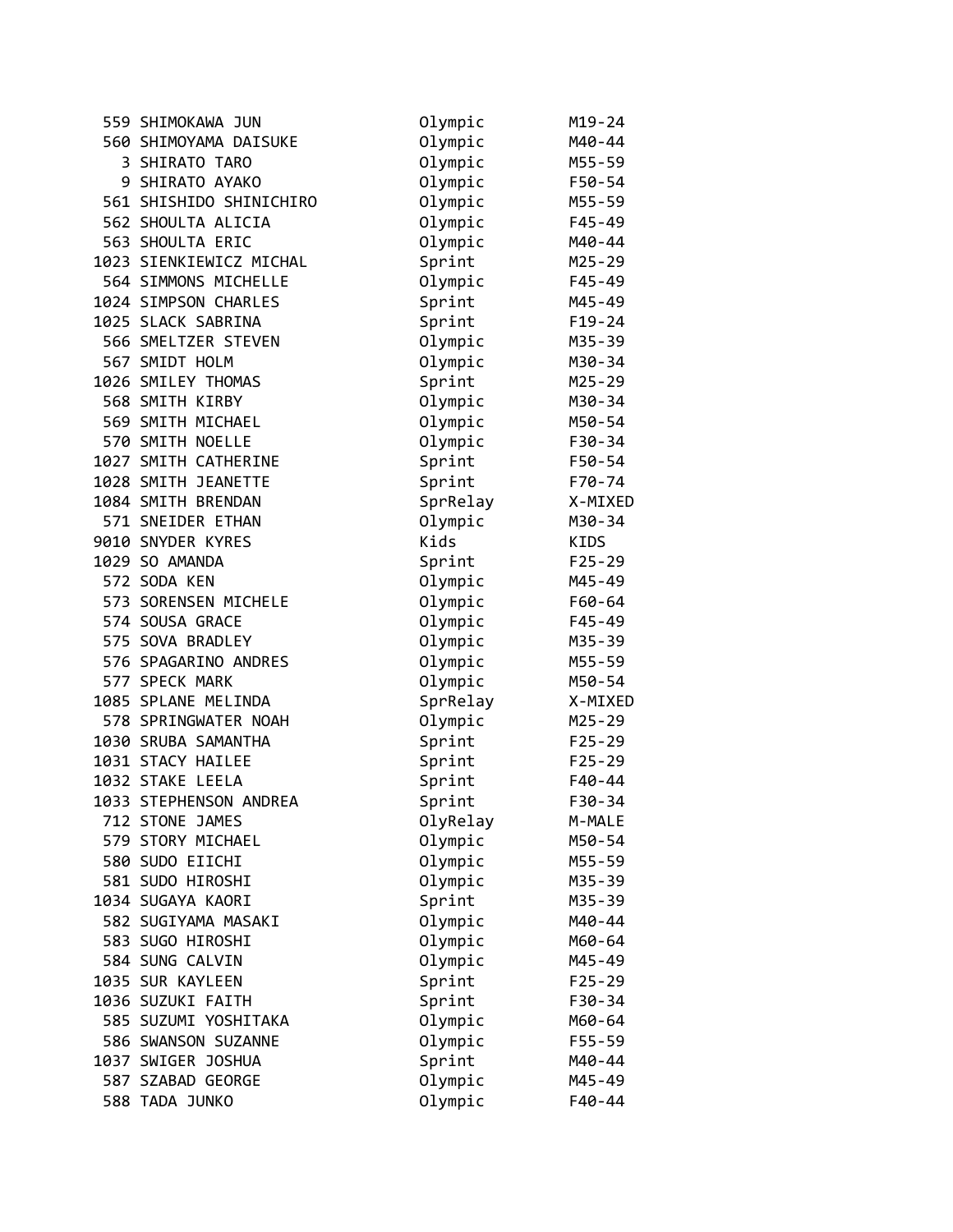| 590 TAGUCHI NAGITO<br>Olympic<br>$M25 - 29$<br>Sprint<br>1038 TAIRA DEBORAH<br>F55-59<br>1039 TAIT BRIAN<br>Sprint<br>M45-49<br>Sprint<br>1040 TAIT ERYNN<br>F45-49<br>1041 TAJIMA JOELLE<br>Sprint<br>F30-34<br>591 TAKAHASHI KATSUYOSHI<br>Olympic<br>M55-59<br>592 TAKAHASHI SATORU<br>Olympic<br>M55-59<br>Olympic<br>593 TAKAHASHI YUSUKE<br>M35-39<br>2048 TAKAKI RYAN<br>10K<br>M10K<br>594 TAKAKURA HIDEHO<br>Olympic<br>M50-54<br>595 TAKAMI NOBUMITSU<br>Olympic<br>M55-59<br>596 TAKAMI SHIGEYUKI<br>Olympic<br>M40-44<br>713 TAKANE ALAIN<br>OlyRelay<br>X-MIXED<br>597 TAKASHI TAKEAKI<br>Olympic<br>M40-44<br>10K<br>2049 TAKEDA KAZUYO<br>F10K<br>598 TAKENOSHITA MASAYA<br>Olympic<br>M45-49<br>599 TAKESHITA SHIGEO<br>Olympic<br>M40-44<br>600 TALLENT LUKE<br>Olympic<br>M40-44<br>2050 TAMAYO VIRGILIO<br>10K<br><b>M10K</b><br>601 TAMEYA MASARU<br>Olympic<br>M40-44<br>1086 TAMPUECO ROWENA<br>SprRelay<br>F-FEMAL<br>602 TAMURA TOMU<br>Olympic<br>M40-44<br>Olympic<br>603 TANAKA HIROYUKI<br>M45-49<br>604 TANAKA KATSUYUKI<br>Olympic<br>$F25 - 29$<br>1042 TANAKA EVAN<br>Sprint<br>M25-29<br>605 TANG JOYCE<br>Olympic<br>$F40 - 44$<br>2051 TANIDA YUKI<br>10K<br>F10K<br>1043 TANYA SEIICHI<br>M45-49<br>Sprint<br>606 TARTAGLIO DAVID<br>Olympic<br>M60-64<br>Olympic<br>607 TASHIRO MASASHI<br>M50-54<br>608 TATENO TOMOYA<br>Olympic<br>M30-34<br>609 TATSUMI RYOTA<br>Olympic<br>M35-39<br>610 TAYLOR JOSHUA<br>Olympic<br>M35-39<br>1101 TAYLOR JULIAN<br>Junior<br>MJUNIOR | 589 TAGA TETSUYA | Olympic | M60-64 |
|-----------------------------------------------------------------------------------------------------------------------------------------------------------------------------------------------------------------------------------------------------------------------------------------------------------------------------------------------------------------------------------------------------------------------------------------------------------------------------------------------------------------------------------------------------------------------------------------------------------------------------------------------------------------------------------------------------------------------------------------------------------------------------------------------------------------------------------------------------------------------------------------------------------------------------------------------------------------------------------------------------------------------------------------------------------------------------------------------------------------------------------------------------------------------------------------------------------------------------------------------------------------------------------------------------------------------------------------------------------------------------------------------------------------------------------------------------------------------------------------------------------------|------------------|---------|--------|
|                                                                                                                                                                                                                                                                                                                                                                                                                                                                                                                                                                                                                                                                                                                                                                                                                                                                                                                                                                                                                                                                                                                                                                                                                                                                                                                                                                                                                                                                                                                 |                  |         |        |
|                                                                                                                                                                                                                                                                                                                                                                                                                                                                                                                                                                                                                                                                                                                                                                                                                                                                                                                                                                                                                                                                                                                                                                                                                                                                                                                                                                                                                                                                                                                 |                  |         |        |
|                                                                                                                                                                                                                                                                                                                                                                                                                                                                                                                                                                                                                                                                                                                                                                                                                                                                                                                                                                                                                                                                                                                                                                                                                                                                                                                                                                                                                                                                                                                 |                  |         |        |
|                                                                                                                                                                                                                                                                                                                                                                                                                                                                                                                                                                                                                                                                                                                                                                                                                                                                                                                                                                                                                                                                                                                                                                                                                                                                                                                                                                                                                                                                                                                 |                  |         |        |
|                                                                                                                                                                                                                                                                                                                                                                                                                                                                                                                                                                                                                                                                                                                                                                                                                                                                                                                                                                                                                                                                                                                                                                                                                                                                                                                                                                                                                                                                                                                 |                  |         |        |
|                                                                                                                                                                                                                                                                                                                                                                                                                                                                                                                                                                                                                                                                                                                                                                                                                                                                                                                                                                                                                                                                                                                                                                                                                                                                                                                                                                                                                                                                                                                 |                  |         |        |
|                                                                                                                                                                                                                                                                                                                                                                                                                                                                                                                                                                                                                                                                                                                                                                                                                                                                                                                                                                                                                                                                                                                                                                                                                                                                                                                                                                                                                                                                                                                 |                  |         |        |
|                                                                                                                                                                                                                                                                                                                                                                                                                                                                                                                                                                                                                                                                                                                                                                                                                                                                                                                                                                                                                                                                                                                                                                                                                                                                                                                                                                                                                                                                                                                 |                  |         |        |
|                                                                                                                                                                                                                                                                                                                                                                                                                                                                                                                                                                                                                                                                                                                                                                                                                                                                                                                                                                                                                                                                                                                                                                                                                                                                                                                                                                                                                                                                                                                 |                  |         |        |
|                                                                                                                                                                                                                                                                                                                                                                                                                                                                                                                                                                                                                                                                                                                                                                                                                                                                                                                                                                                                                                                                                                                                                                                                                                                                                                                                                                                                                                                                                                                 |                  |         |        |
|                                                                                                                                                                                                                                                                                                                                                                                                                                                                                                                                                                                                                                                                                                                                                                                                                                                                                                                                                                                                                                                                                                                                                                                                                                                                                                                                                                                                                                                                                                                 |                  |         |        |
|                                                                                                                                                                                                                                                                                                                                                                                                                                                                                                                                                                                                                                                                                                                                                                                                                                                                                                                                                                                                                                                                                                                                                                                                                                                                                                                                                                                                                                                                                                                 |                  |         |        |
|                                                                                                                                                                                                                                                                                                                                                                                                                                                                                                                                                                                                                                                                                                                                                                                                                                                                                                                                                                                                                                                                                                                                                                                                                                                                                                                                                                                                                                                                                                                 |                  |         |        |
|                                                                                                                                                                                                                                                                                                                                                                                                                                                                                                                                                                                                                                                                                                                                                                                                                                                                                                                                                                                                                                                                                                                                                                                                                                                                                                                                                                                                                                                                                                                 |                  |         |        |
|                                                                                                                                                                                                                                                                                                                                                                                                                                                                                                                                                                                                                                                                                                                                                                                                                                                                                                                                                                                                                                                                                                                                                                                                                                                                                                                                                                                                                                                                                                                 |                  |         |        |
|                                                                                                                                                                                                                                                                                                                                                                                                                                                                                                                                                                                                                                                                                                                                                                                                                                                                                                                                                                                                                                                                                                                                                                                                                                                                                                                                                                                                                                                                                                                 |                  |         |        |
|                                                                                                                                                                                                                                                                                                                                                                                                                                                                                                                                                                                                                                                                                                                                                                                                                                                                                                                                                                                                                                                                                                                                                                                                                                                                                                                                                                                                                                                                                                                 |                  |         |        |
|                                                                                                                                                                                                                                                                                                                                                                                                                                                                                                                                                                                                                                                                                                                                                                                                                                                                                                                                                                                                                                                                                                                                                                                                                                                                                                                                                                                                                                                                                                                 |                  |         |        |
|                                                                                                                                                                                                                                                                                                                                                                                                                                                                                                                                                                                                                                                                                                                                                                                                                                                                                                                                                                                                                                                                                                                                                                                                                                                                                                                                                                                                                                                                                                                 |                  |         |        |
|                                                                                                                                                                                                                                                                                                                                                                                                                                                                                                                                                                                                                                                                                                                                                                                                                                                                                                                                                                                                                                                                                                                                                                                                                                                                                                                                                                                                                                                                                                                 |                  |         |        |
|                                                                                                                                                                                                                                                                                                                                                                                                                                                                                                                                                                                                                                                                                                                                                                                                                                                                                                                                                                                                                                                                                                                                                                                                                                                                                                                                                                                                                                                                                                                 |                  |         |        |
|                                                                                                                                                                                                                                                                                                                                                                                                                                                                                                                                                                                                                                                                                                                                                                                                                                                                                                                                                                                                                                                                                                                                                                                                                                                                                                                                                                                                                                                                                                                 |                  |         |        |
|                                                                                                                                                                                                                                                                                                                                                                                                                                                                                                                                                                                                                                                                                                                                                                                                                                                                                                                                                                                                                                                                                                                                                                                                                                                                                                                                                                                                                                                                                                                 |                  |         |        |
|                                                                                                                                                                                                                                                                                                                                                                                                                                                                                                                                                                                                                                                                                                                                                                                                                                                                                                                                                                                                                                                                                                                                                                                                                                                                                                                                                                                                                                                                                                                 |                  |         |        |
|                                                                                                                                                                                                                                                                                                                                                                                                                                                                                                                                                                                                                                                                                                                                                                                                                                                                                                                                                                                                                                                                                                                                                                                                                                                                                                                                                                                                                                                                                                                 |                  |         |        |
|                                                                                                                                                                                                                                                                                                                                                                                                                                                                                                                                                                                                                                                                                                                                                                                                                                                                                                                                                                                                                                                                                                                                                                                                                                                                                                                                                                                                                                                                                                                 |                  |         |        |
|                                                                                                                                                                                                                                                                                                                                                                                                                                                                                                                                                                                                                                                                                                                                                                                                                                                                                                                                                                                                                                                                                                                                                                                                                                                                                                                                                                                                                                                                                                                 |                  |         |        |
|                                                                                                                                                                                                                                                                                                                                                                                                                                                                                                                                                                                                                                                                                                                                                                                                                                                                                                                                                                                                                                                                                                                                                                                                                                                                                                                                                                                                                                                                                                                 |                  |         |        |
|                                                                                                                                                                                                                                                                                                                                                                                                                                                                                                                                                                                                                                                                                                                                                                                                                                                                                                                                                                                                                                                                                                                                                                                                                                                                                                                                                                                                                                                                                                                 |                  |         |        |
|                                                                                                                                                                                                                                                                                                                                                                                                                                                                                                                                                                                                                                                                                                                                                                                                                                                                                                                                                                                                                                                                                                                                                                                                                                                                                                                                                                                                                                                                                                                 |                  |         |        |
|                                                                                                                                                                                                                                                                                                                                                                                                                                                                                                                                                                                                                                                                                                                                                                                                                                                                                                                                                                                                                                                                                                                                                                                                                                                                                                                                                                                                                                                                                                                 |                  |         |        |
|                                                                                                                                                                                                                                                                                                                                                                                                                                                                                                                                                                                                                                                                                                                                                                                                                                                                                                                                                                                                                                                                                                                                                                                                                                                                                                                                                                                                                                                                                                                 |                  |         |        |
|                                                                                                                                                                                                                                                                                                                                                                                                                                                                                                                                                                                                                                                                                                                                                                                                                                                                                                                                                                                                                                                                                                                                                                                                                                                                                                                                                                                                                                                                                                                 |                  |         |        |
|                                                                                                                                                                                                                                                                                                                                                                                                                                                                                                                                                                                                                                                                                                                                                                                                                                                                                                                                                                                                                                                                                                                                                                                                                                                                                                                                                                                                                                                                                                                 |                  |         |        |
| 2052 TERADA MASAFUMI<br>10K<br>M10K                                                                                                                                                                                                                                                                                                                                                                                                                                                                                                                                                                                                                                                                                                                                                                                                                                                                                                                                                                                                                                                                                                                                                                                                                                                                                                                                                                                                                                                                             |                  |         |        |
| 611 TERAMAE DAISUKE<br>Olympic<br>M35-39                                                                                                                                                                                                                                                                                                                                                                                                                                                                                                                                                                                                                                                                                                                                                                                                                                                                                                                                                                                                                                                                                                                                                                                                                                                                                                                                                                                                                                                                        |                  |         |        |
| Sprint<br>1044 TERAMOTO TATSUNORI<br>M25-29                                                                                                                                                                                                                                                                                                                                                                                                                                                                                                                                                                                                                                                                                                                                                                                                                                                                                                                                                                                                                                                                                                                                                                                                                                                                                                                                                                                                                                                                     |                  |         |        |
| Olympic<br>612 TERAWAKI YOSHIHIDE<br>M60-64                                                                                                                                                                                                                                                                                                                                                                                                                                                                                                                                                                                                                                                                                                                                                                                                                                                                                                                                                                                                                                                                                                                                                                                                                                                                                                                                                                                                                                                                     |                  |         |        |
| Olympic<br>613 TETTAMENTE LUCAS<br>M50-54                                                                                                                                                                                                                                                                                                                                                                                                                                                                                                                                                                                                                                                                                                                                                                                                                                                                                                                                                                                                                                                                                                                                                                                                                                                                                                                                                                                                                                                                       |                  |         |        |
| Olympic<br>614 THOMAS DERRICK<br>M45-49                                                                                                                                                                                                                                                                                                                                                                                                                                                                                                                                                                                                                                                                                                                                                                                                                                                                                                                                                                                                                                                                                                                                                                                                                                                                                                                                                                                                                                                                         |                  |         |        |
| SprRelay<br>1087 THOMAS BRETT<br>M-MALE                                                                                                                                                                                                                                                                                                                                                                                                                                                                                                                                                                                                                                                                                                                                                                                                                                                                                                                                                                                                                                                                                                                                                                                                                                                                                                                                                                                                                                                                         |                  |         |        |
| Olympic<br>615 THOMSON AMANDA<br>F35-39                                                                                                                                                                                                                                                                                                                                                                                                                                                                                                                                                                                                                                                                                                                                                                                                                                                                                                                                                                                                                                                                                                                                                                                                                                                                                                                                                                                                                                                                         |                  |         |        |
| Youth<br>1133 THRUN MADELINE<br><b>FYOUTH</b>                                                                                                                                                                                                                                                                                                                                                                                                                                                                                                                                                                                                                                                                                                                                                                                                                                                                                                                                                                                                                                                                                                                                                                                                                                                                                                                                                                                                                                                                   |                  |         |        |
| Sprint<br>1045 TIRADO JOANNA<br>$F45 - 49$                                                                                                                                                                                                                                                                                                                                                                                                                                                                                                                                                                                                                                                                                                                                                                                                                                                                                                                                                                                                                                                                                                                                                                                                                                                                                                                                                                                                                                                                      |                  |         |        |
| 1046 TOBA ANGELA<br>Sprint<br>F60-64                                                                                                                                                                                                                                                                                                                                                                                                                                                                                                                                                                                                                                                                                                                                                                                                                                                                                                                                                                                                                                                                                                                                                                                                                                                                                                                                                                                                                                                                            |                  |         |        |
| 616 TOD AL<br>Olympic<br>M45-49                                                                                                                                                                                                                                                                                                                                                                                                                                                                                                                                                                                                                                                                                                                                                                                                                                                                                                                                                                                                                                                                                                                                                                                                                                                                                                                                                                                                                                                                                 |                  |         |        |
| Sprint<br>1047 TODD GERALD<br>M60-64                                                                                                                                                                                                                                                                                                                                                                                                                                                                                                                                                                                                                                                                                                                                                                                                                                                                                                                                                                                                                                                                                                                                                                                                                                                                                                                                                                                                                                                                            |                  |         |        |
| 617 TOKUHIRO TAKESHI<br>M40-44                                                                                                                                                                                                                                                                                                                                                                                                                                                                                                                                                                                                                                                                                                                                                                                                                                                                                                                                                                                                                                                                                                                                                                                                                                                                                                                                                                                                                                                                                  |                  |         |        |
| Olympic<br>618 TOKUYAMA NOBUYASU<br>M45-49                                                                                                                                                                                                                                                                                                                                                                                                                                                                                                                                                                                                                                                                                                                                                                                                                                                                                                                                                                                                                                                                                                                                                                                                                                                                                                                                                                                                                                                                      |                  | Olympic |        |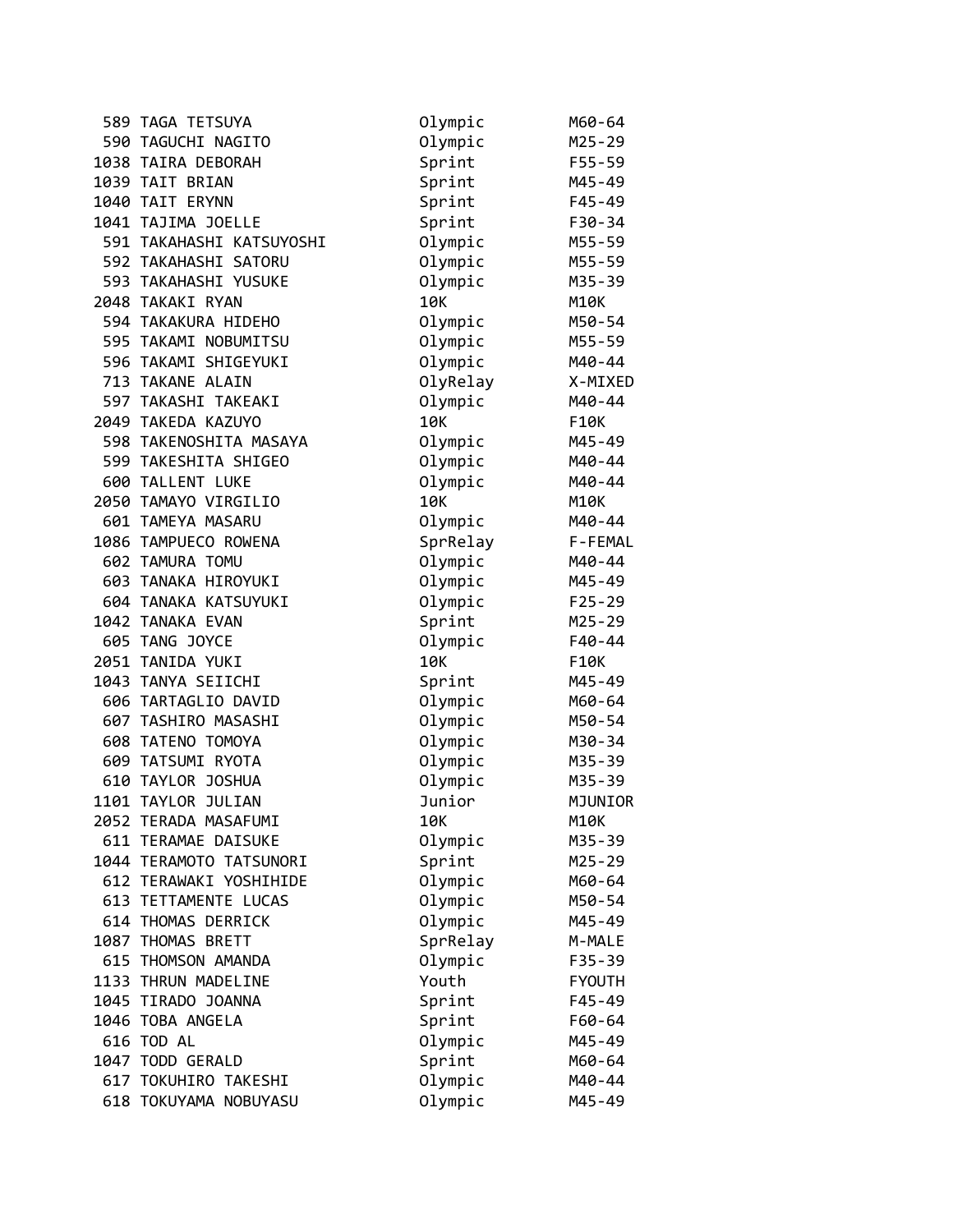| 6 TOMINAGA SATOSHI          | Olympic  | M45-49        |
|-----------------------------|----------|---------------|
| 619 TONOUCHI TAKAHIRO       | Olympic  | M35-39        |
| 620 TORII MASANARI          | Olympic  | M35-39        |
| 621 TOTANI MARIA            | Olympic  | F30-34        |
| 622 TOYODA HIROKAZU         | Olympic  | M50-54        |
| 1048 TRAEGER BRITTANY       | Sprint   | F35-39        |
| 1088 TRAN TONY              | SprRelay | M-MALE        |
| 623 TROOP MOLLY             | Olympic  | F30-34        |
| 704 TRPKOVSKI TONY          | Olympic  | M55-59        |
| 624 TSENG CHIEN-WEN         | Olympic  | $F55 - 59$    |
| 625 TSUBOTA KOREY           | Olympic  | M30-34        |
| 626 TSUBOTA TYLER           | Olympic  | M30-34        |
| 627 TSUBOUCHI TATSUYUKI     | Olympic  | M50-54        |
| 628 TSUKADA KIRI            | Olympic  | M45-49        |
| 629 TSUMAMOTO AI            | Olympic  | $F40 - 44$    |
| 9011 TSUMAMOTO SAKU         | Kids     | <b>KIDS</b>   |
| 630 TSURUMARU TOSHI         | Olympic  | M55-59        |
| 1049 TSUSHIMA YOKO          | Sprint   | F60-64        |
| 1050 TSUTAOKA ELSA          | Sprint   | F55-59        |
| 631 TUGAOEN A.J.            | Olympic  | M55-59        |
| 632 TUGAOEN ALY             | Olympic  | $F45 - 49$    |
| 1051 TUGAOEN OCEAN          | Sprint   | $M19 - 24$    |
| 633 TURBITT SEAN            | Olympic  | M55-59        |
| 1052 TURNER ANTHONY         | Sprint   | M30-34        |
| 634 TUZON ANTONI            | Olympic  | M35-39        |
| 9012 TUZON ANTONIO          | Kids     | KIDS          |
| 1053 UCHIDA QUINNE          | Sprint   | $F25 - 29$    |
| 635 UDA MITSUHIRO           | Olympic  | M30-34        |
| 636 UDA TAKESHI             | Olympic  | M40-44        |
| 637 UDO JUMPEI              | Olympic  | M45-49        |
| 1134 UDO YUSUKE             | Youth    | <b>MYOUTH</b> |
| 9013 UDO KOUHEI             | Kids     | KIDS          |
| 638 UECHI HIROKI            | Olympic  | M35-39        |
| 639 UESUGI KEIYA            | Olympic  | M25-29        |
| 1089 UGARTE ALEXANDRIA      | SprRelay | F-FEMAL       |
| 640 UMEZAWA SHUNSAKU        | Olympic  | M35-39        |
| 641 UMIBE GIICHI            | Olympic  | M35-39        |
| 642 UZUNIAN ADRIAN          | Olympic  | M35-39        |
| 643 VAILLANCOURT ANTONIETTA | Olympic  | F35-39        |
| 644 VAILLANCOURT CHARLES    | Olympic  | M35-39        |
| 645 VALENCIANO PLACIDO      | Olympic  | M65-69        |
| 646 VANINGER MATTHEW        | Olympic  | M25-29        |
| 1054 VARLEY RICHARD         | Sprint   | M65-69        |
| 1090 VARLEY RICHARD         | SprRelay | X-MIXED       |
| 2053 VAUGHN MICHAEL         | 10K      | M10K          |
| 1055 VEGA CHRIS             | Sprint   | M50-54        |
| 647 VELTRI CAROLINE         | Olympic  | F30-34        |
| 2054 VENABLE ADAM           | 10K      | M10K          |
| 1135 VIDAURRI-MARTIN KALI   | Youth    | <b>FYOUTH</b> |
| 648 VILLAR RYAN             | Olympic  | M50-54        |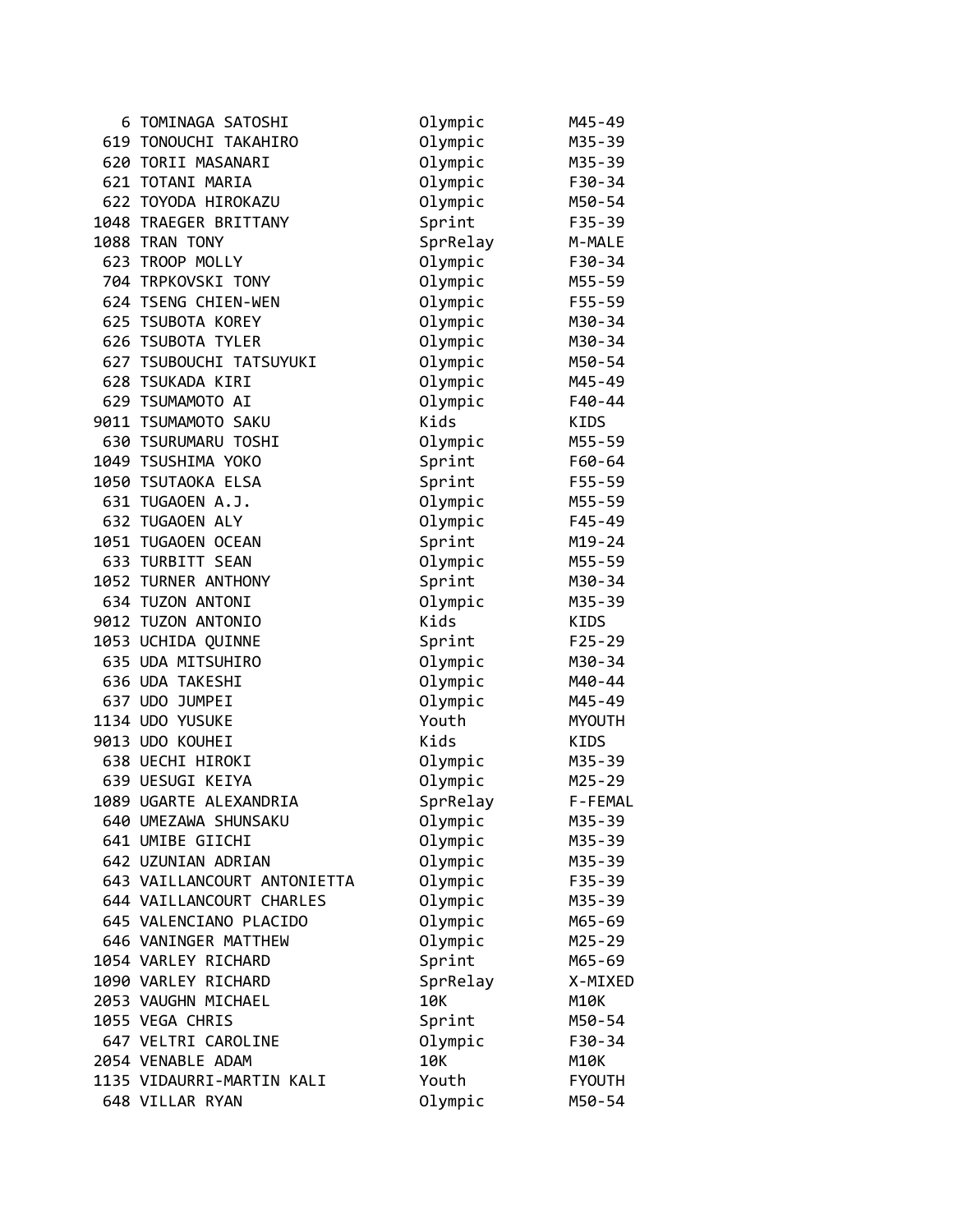| 1056 VILLARINO ALEX    | Sprint   | M40-44     |
|------------------------|----------|------------|
| 2055 VOILS RAMON       | 10K      | M10K       |
| 649 WAGNER RUSSELLQ    | Olympic  | M40-44     |
| 1057 WALKER DAN        | Sprint   | M80-84     |
| 1058 WALKER IAN        | Sprint   | M65-69     |
| 2056 WALL KAYLEY       | 10K      | F10K       |
| 650 WALLACE SUZIE      | Olympic  | F40-44     |
| 651 WALTERS KENT       | Olympic  | M30-34     |
| 714 WALTHER JAMES      | OlyRelay | M-MALE     |
| 1059 WARD BEAU         | Sprint   | $M19 - 24$ |
| 2057 WARD HIROKO       | 10K      | F10K       |
| 2058 WARD HUGH         | 10K      | M10K       |
| 2059 WARGULSKI DAN     | 10K      | M10K       |
| 652 WARRICK KYLE       | Olympic  | $M25 - 29$ |
| 653 WATANABE YOSHIKO   | Olympic  | F50-54     |
| 654 WATANABE YOSHIKO   | Olympic  | F50-54     |
| 655 WATANABE CHIHARU   | Olympic  | $F25 - 29$ |
| 656 WATANABE HITOSHI   | Olympic  | M50-54     |
| 657 WATANABE KOHKI     | Olympic  | M45-49     |
| 658 WATANABE TOSHIKAZU | Olympic  | M45-49     |
| 659 WATSON DANIEL      | Olympic  | M40-44     |
| 660 WENG YONGBIAO      | Olympic  | M50-54     |
| 661 WESSLING PETER     | Olympic  | M50-54     |
| 662 WHITE GEORGE       | Olympic  | M35-39     |
| 663 WHITE RYAN         | Olympic  | M35-39     |
| 1060 WICKLUND CASIE    | Sprint   | F30-34     |
| 664 WILKES JESSICA     | Olympic  | F30-34     |
| 665 WILLIAMS BRENDA    | Olympic  | F45-49     |
| 666 WILLIAMS CHELSEY   | Olympic  | F30-34     |
| 667 WILLIAMS JOANNA    | Olympic  | $F25 - 29$ |
| 2060 WILLIAMS BETHANY  | 10K      | F10K       |
| 668 WILSON CASSON      | Olympic  | M35-39     |
| 1061 WINGERTER JOE     | Sprint   | M60-64     |
| 1062 WINGERTER LORI    | Sprint   | $F55 - 59$ |
| 669 WOLLENBECKER JOHN  | Olympic  | M55-59     |
| 1063 WOLLERT ANTONIA   | Sprint   | F40-44     |
| 670 WON YU JEUNG       | Olympic  | M45-49     |
| 671 WONG BRENT         | Olympic  | M40-44     |
| 1064 WONG MICHAEL      | Sprint   | M50-54     |
| 2061 WOODWARD RYAN     | 10K      | M10K       |
| 1065 WRIGHT JULEEN     | Sprint   | F70-74     |
| 1066 WU ROGER LAI SUM  | Sprint   | M40-44     |
| 672 XU JING            | Olympic  | M45-49     |
| 673 YAGAWA TAKAYUKI    | Olympic  | M45-49     |
| 674 YAGHNAM HUSEIN     | Olympic  | M35-39     |
| 675 YAMADA TAKESHI     | Olympic  | M45-49     |
| 676 YAMAKAWA MASAHIRO  | Olympic  | M55-59     |
| 677 YAMAMOTO YUKA      | Olympic  | $F25 - 29$ |
| 678 YAMAMOTO AKINOBU   | Olympic  | M25-29     |
| 679 YAMAMOTO KENJIRO   | Olympic  | M35-39     |